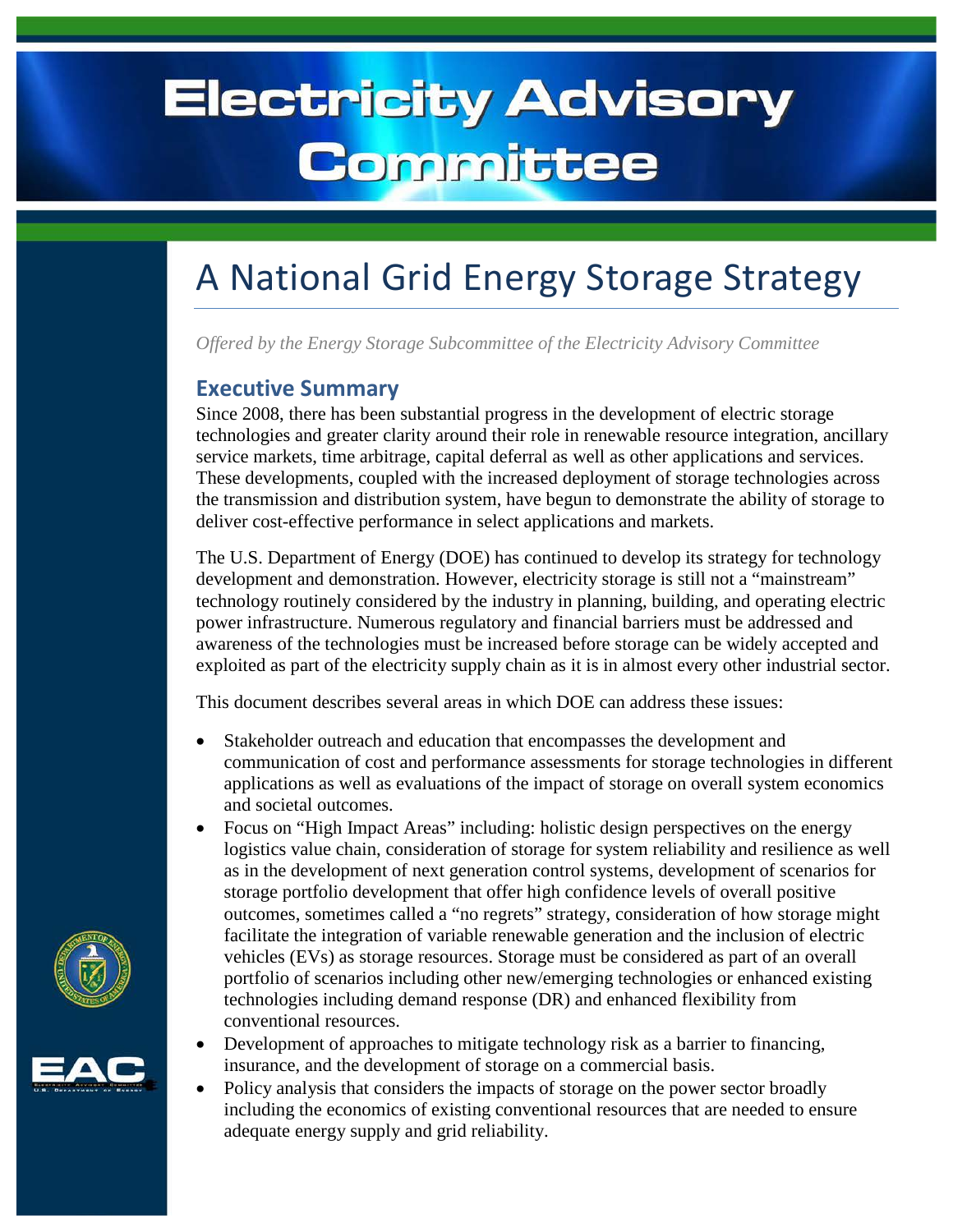The DOE has recently issued a document, Grid Energy Storage,<sup>[1](#page-1-0)</sup> which lays out its strategy and plans for energy storage. This strategy document is intended as a complementary document to the DOE document that addresses additional policy issues at a national level. Specific storage technologies, their state of development/technical potential, and R&D plans are not discussed in this document – these issues are well covered in the DOE document.

<span id="page-1-0"></span> <sup>1</sup> DOE. (2013) Grid Energy Storage. [http://energy.gov/oe/downloads/grid-energy-storage](http://energy.gov/oe/downloads/grid-energy-storage-december-2013)[december-2013](http://energy.gov/oe/downloads/grid-energy-storage-december-2013)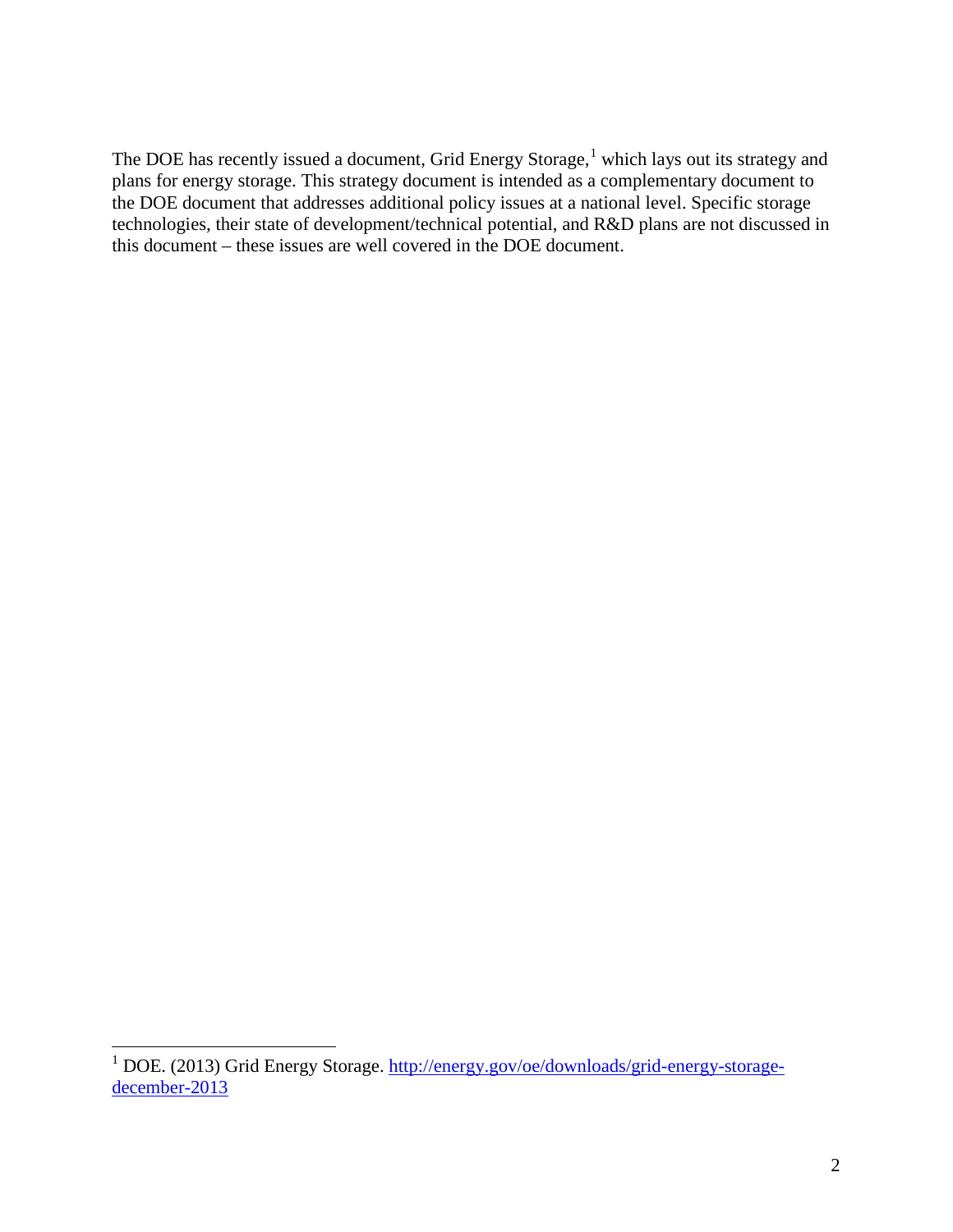#### *Foreword*

#### *Recognizing the Contributions of Bradford Pryor Roberts*

The Energy Storage Subcommittee recognizes the contributions of Brad Roberts to the work of the Electricity Advisory Committee (EAC) and the storage industry as a whole. Brad was one of the founding members of the EAC, serving from 2008 to 2013, and was the first chairman of its Energy Storage Subcommittee. Brad led the development of the 2008 EAC report on storage which was a timely and insightful document. Many of the recommendations in that report were reflected in the American Recovery and Reinvestment Act (ARRA) legislation and in the Department of Energy (DOE) research, development, and demonstration programs over the past five years.

Brad was instrumental in the development of the energy storage market and advanced technologies. He was integral to the successful installation of 150 MW of dispatchable power across the globe. His work on benefit quantification has guided policy decisions and encouraged investment, not only in the U.S., but across the globe. Furthermore, his immense technical expertise contributed to standards development and bridged the needs of utility-grade power systems, battery technologies, and inverter-based controls. Brad was a true energy storage pioneer.

Brad was a major contributor to the work of the Energy Storage Subcommittee in 2012 and to the 2012 Storage report to DOE produced by the EAC. Those of us who worked on the preparation of this national strategy document greatly enjoyed and benefited from association and collaboration with Brad over the years. His leadership, energy, and enthusiasm will be sorely missed.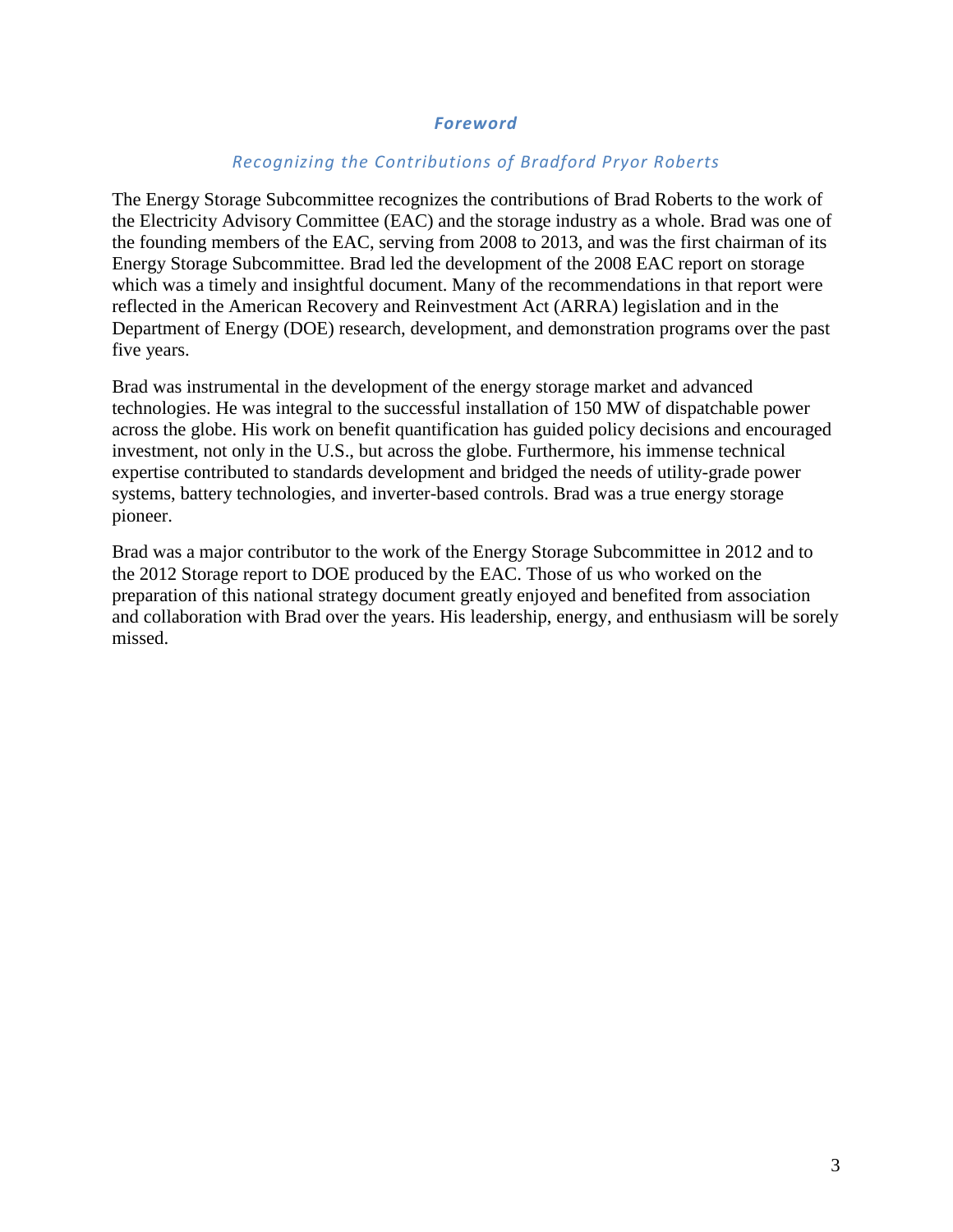## **The Purpose of this Plan**

The Electricity Advisory Committee (EAC), which represents a wide cross section of electricity industry stakeholders, presents here its vision for a national energy storage strategic plan. This document provides an outline for guidance, alignment, coordination and inspiration for governments, businesses, advocacy groups, academics, and others who share a similar vision for energy storage.

This strategy addresses applications of electric storage technologies that optimize the performance of the bulk power system (or 'grid') once electric power has been generated and delivered to the network, by capturing and storing electrical energy and delivering it back to the grid. Consideration of alternate methods of storing energy from fuels and other sources is outside the scope of this discussion.

This strategy aims to provide a framework of guidance for the Department of Energy (DOE) that is responsive to the broad set of conditions in technology development, business/market enterprise, and public policy that influence commercial investment in energy storage technologies. The plan's strategic activities are targeted at bringing about a minimal set of prudent, low risk investments, and accelerating the adoption of emerging storage technologies. Increasing the rate at which these technologies are deployed will provide the added benefit of further reducing their costs through endogenous technological change and learning.

## **A Comprehensive Vision for Grid Energy Storage**

#### **Vision**

Our vision is that there will be multiple viable energy storage options for competitive and regulated markets, and for different applications and regions, which will yield positive outcomes with high confidence under a wide range of economic, regulatory, climate, and energy scenarios (sometimes called "no regrets" scenarios).

#### **Mission**

The mission is to facilitate development, adoption, and deployment of energy storage devices and systems that can meet future electric grid and consumer needs, i.e., addressing energy economics, all-hour grid reliability, system resiliency/energy security, and national policy objectives.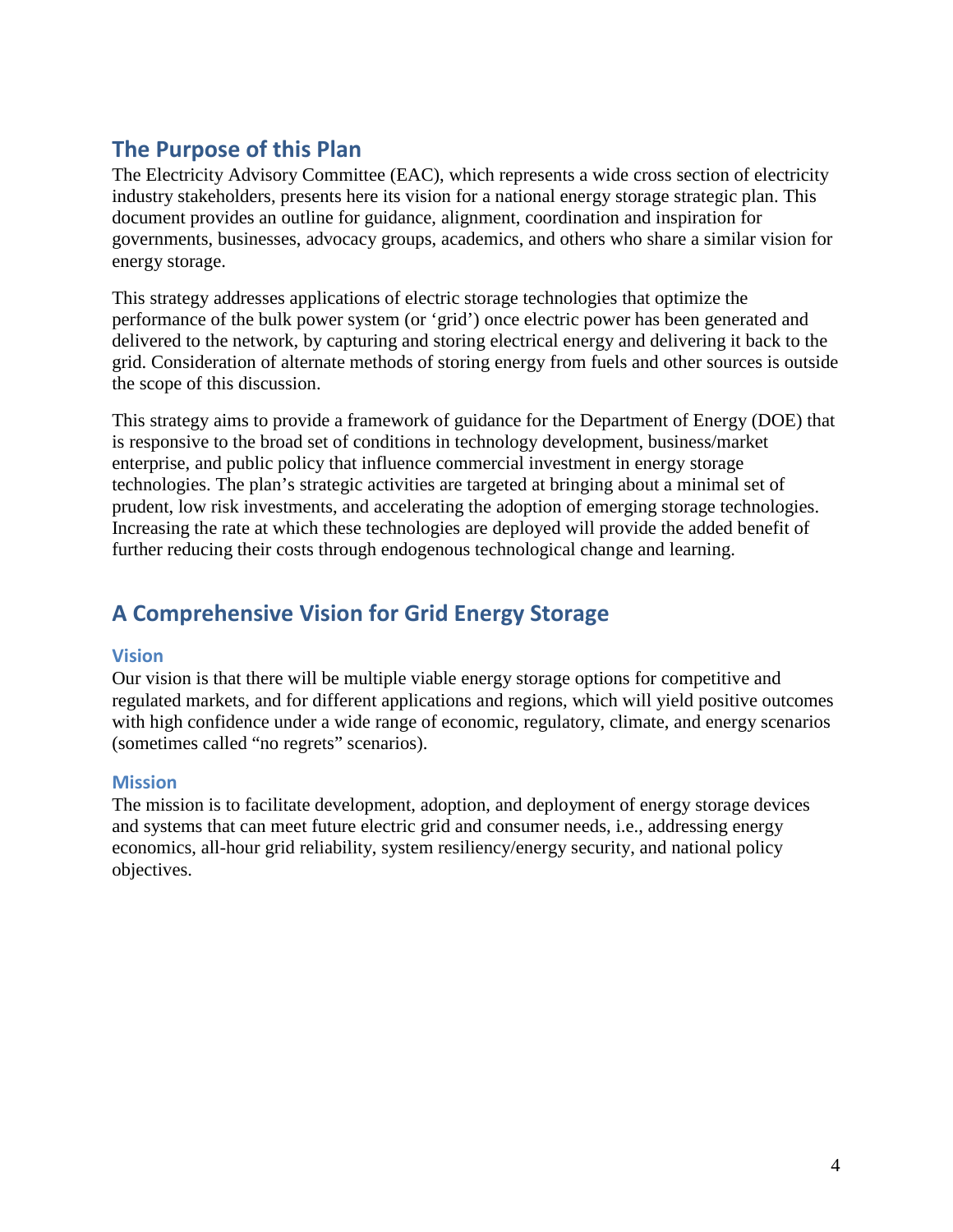## **The Strategic Context**

#### **The Mission of U.S. Department of Energy**

Any renewed approach to grid energy storage programs within DOE must recognize the scope and responsibilities of the Department defined in its mission. [2](#page-4-0)

## **U.S. DOE Mission:**

To ensure America's security and prosperity by addressing its energy, environmental and nuclear challenges through transformative science and technology solutions.

## Energy:

Catalyze the timely, material, and efficient transformation of the nation's energy system and secure U.S. leadership in clean energy technologies

Innovation: Maintain a vibrant U.S. effort in science and engineering as a cornerstone of our economic prosperity with clear leadership in strategic areas.

Science &

The mission and the pillars of Energy and Science & Innovation are germane to the strategic analysis for grid energy storage programs and provide a high-level framework to direct a renewed focus on this area.

While the continuing Science & Innovation activities have been consistent with the mission of maintaining a "vibrant" effort and have put the U.S. in a position of leadership in energy storage, there are opportunities within the "catalyzing" and "transforming" dimensions of the Energy pillar which could enable the Department to more effectively meet its mission.

#### **A Framework for Engagement**

A solid plan for catalyzing a timely and material transformation of the electricity system with clean energy storage technologies must start with societal needs, relevant actors in the marketplace, and present constraints.

<span id="page-4-0"></span> $2$  DOE. (2013) Mission. http://energy.gov/mission. The two additional pillars of Nuclear Safety & Security and Management & Operational Excellence are less relevant to this topic and are not addressed here.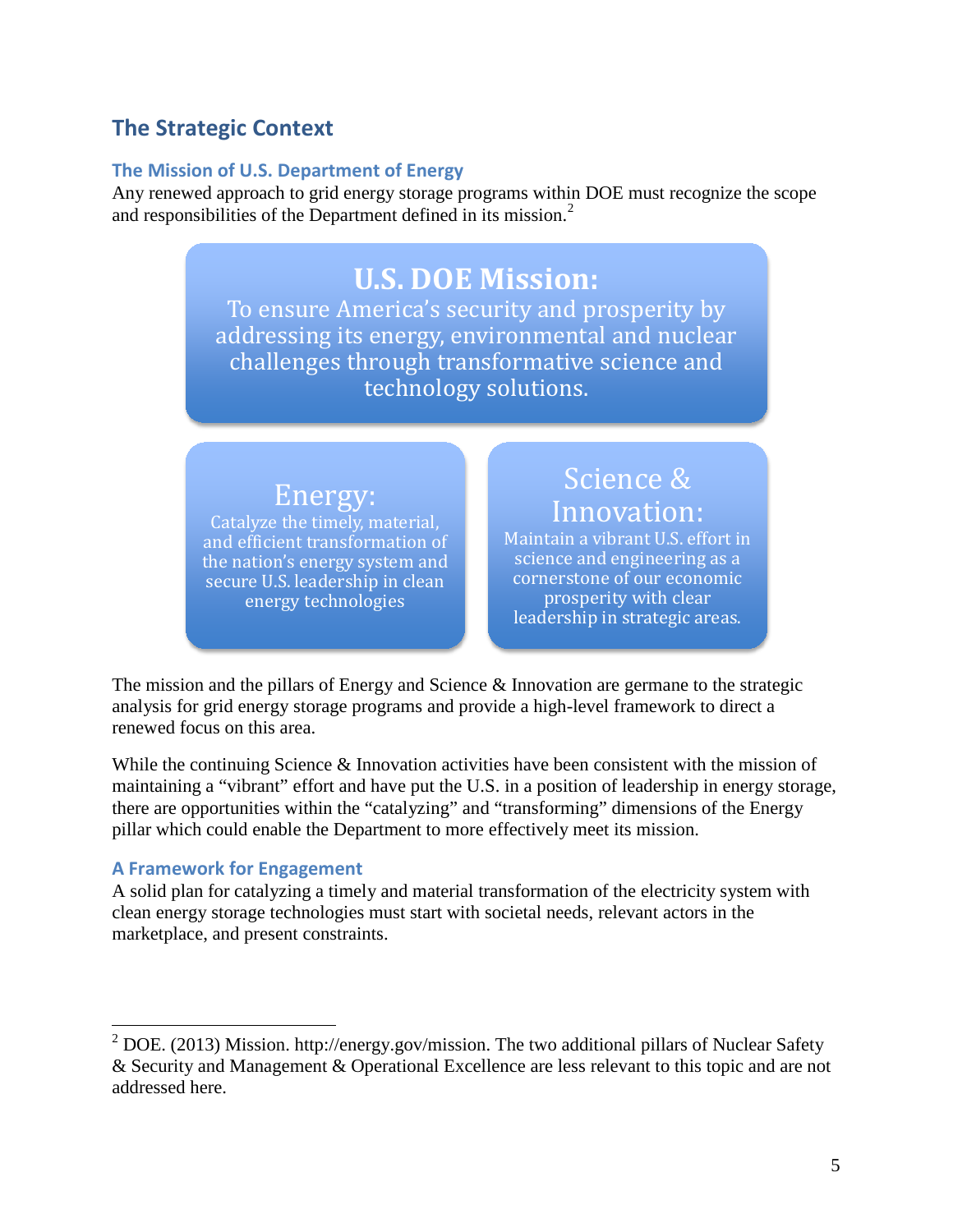#### **1. Taxonomy of Fundamental Outcomes (over technologies and services)**

The natural evolution of technology in the electricity ecosystem has produced applications and services required for the reliable and economic operation of the system. These functions have evolved from scheduling, control, and reliability functions performed in vertically integrated utility paradigms. In many cases, the functions developed around the limitations of conventional generation resources and may have been constrained in their scope by the limits of legacy technologies. There are ongoing changes in the resource mix driven by increased penetration of renewable resources and retirements of conventional power plants that rely on older technologies. The renewable resources are in most cases inverter based without synchronously connected rotating machinery, and their output is often variable and subject to diurnal cycles that may not correlate well with system load. Renewable resources are also sometimes located on the distribution system with little or no visibility and control by the system operator and not directly participating in the energy markets. Conventional power plant retirements are driven by environmental policy and economic factors including age and performance. There are also a host of other drivers related to technology, policy, economics, and market design which influence the evolution of the resource mix such as demand response entry and exit, developments in power electronics for managing short duration variability, and regulatory policy developments related to grid modernization.

These evolving trends will have lasting impacts on the demand for market products and services. Changes in the supply portfolio could also have ramifications for system operation and reliability. In particular, the shift in the generation mix from dispatchable thermal plants to variable renewables implies an increased need for system flexibility and resiliency over time scales of seconds to hours. These increased flexibility requirements have the potential to significantly impact markets and could even challenge the operators' ability to meet existing reliability standards. There have been numerous studies of the needs for increased regulation and load following services in order to integrate variable energy resources, and these types of studies are being continued on an increasingly informed and sophisticated basis. The Western Governors' Association provides one summary of this problem and offers a useful list of measures.<sup>[3](#page-5-0)</sup>

These challenges are further magnified by the linkage of market product definitions and system requirements to the characteristics of conventional technologies. In particular, the problems associated with adapting markets and operations to changes in resource mix and with addressing new demands for flexibility are exacerbated if markets lack the mechanisms to accurately reflect the advantages and relevant capabilities of all technologies. In addition, legacy constraints may limit the adoption of new technologies through the imposition of undue costs by unnecessarily constraining operation subject to the characteristics of conventional generation technologies. Recent "pay-for-performance" regulatory developments related to frequency regulation markets highlight one case in which these inadvertent impediments impeded storage adoption until new market signals were put in place to reflect a broader set of performance attributes. Since

<span id="page-5-0"></span> $3$  Schwartz L, Porter K, Mudd C, Fink S, Rogers J, Bird L, Hogan M, Lamont D, and Kirby B (June 2012). Meeting Renewable Energy Targets in the West at Least Cost: The Integration Challenge. Western Governors' Association,

[http://www.westgov.org/component/docman/doc\\_download/1610-meeting-renewable-energy](http://www.westgov.org/component/docman/doc_download/1610-meeting-renewable-energy-targets-in-the-west-at-least-cost-the-integration-challenge-full-report?Itemid)[targets-in-the-west-at-least-cost-the-integration-challenge-full-report?Itemid.](http://www.westgov.org/component/docman/doc_download/1610-meeting-renewable-energy-targets-in-the-west-at-least-cost-the-integration-challenge-full-report?Itemid)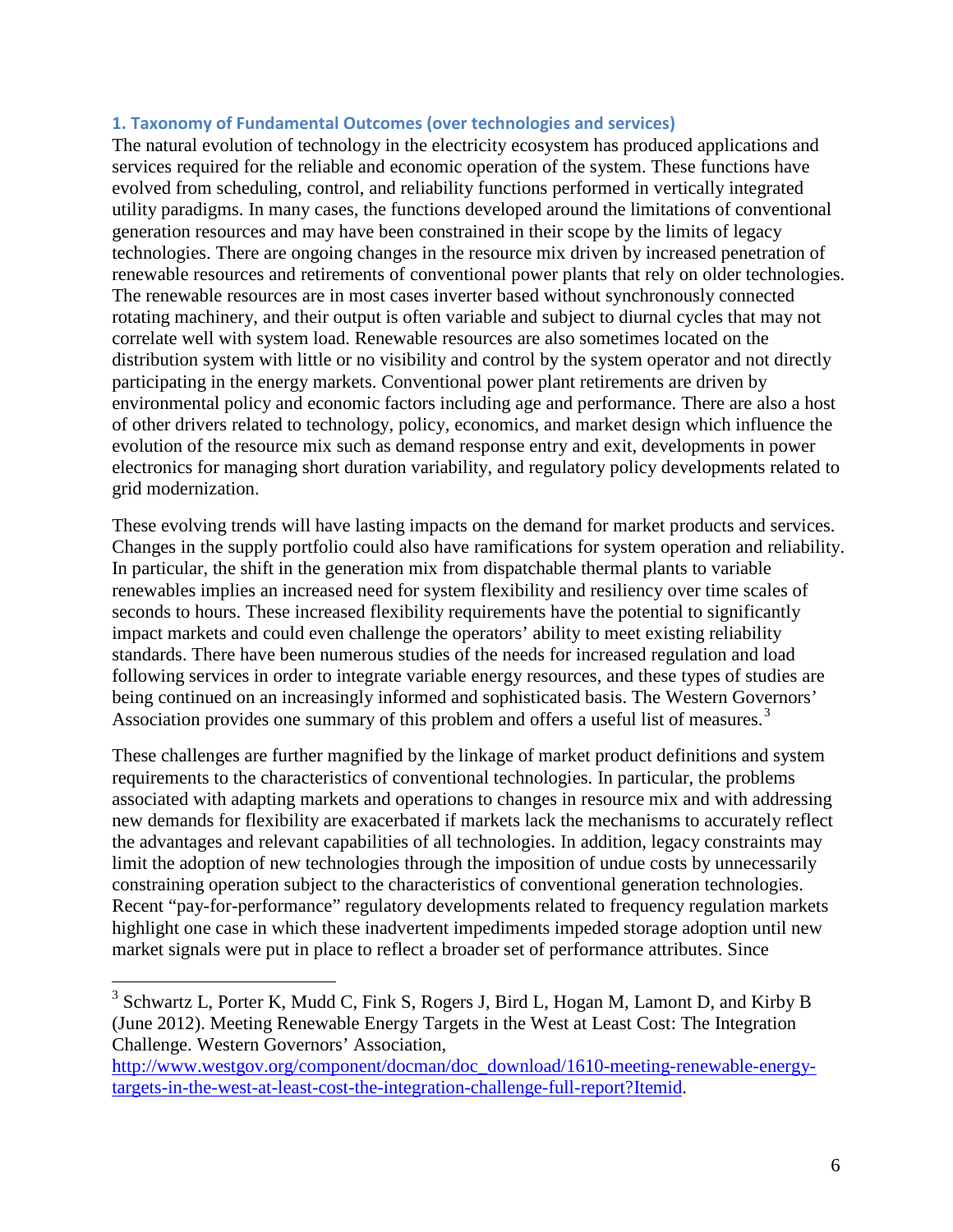conventional generators respond with relatively low precision to the system operator's dispatch signal as compared to fast inverter based resources such as some batteries and flywheels, market design rules had not anticipated the need for these changes. Market changes were ultimately motivated by the advent of newer technologies including energy storage that could deliver significant performance improvements over the conventional technologies.

#### *Status Quo: Focus on Services*

The following table, taken from DOE/Electric Power Research Institute (EPRI) 2013 Energy Storage Handbook<sup>[4](#page-6-0)</sup>, represents the range of applications and services anticipated in our electrical ecosystem. These are an illustrative set of applications and are not meant to be prescriptive with respect to wholesale market design specifically. It is also noted that these services span wholesale market design and integrated resource planning regimes.

| <b>Bulk Energy Services</b>            | Transmission Infrastructure Services       |
|----------------------------------------|--------------------------------------------|
| Electric Energy Time-Shift (Arbitrage) | Transmission Upgrade Deferral              |
| <b>Electric Supply Capacity</b>        | <b>Transmission Congestion Relief</b>      |
| <b>Ancillary Services</b>              | Distribution Infrastructure Services       |
| Regulation                             | Distribution Upgrade Deferral              |
| Spinning, Non-Spinning and             | <b>Voltage Support</b>                     |
| Supplemental Reserves                  | <b>Customer Energy Management Services</b> |
| <b>Voltage Support</b>                 | <b>Power Quality</b>                       |
| <b>Black Start</b>                     | <b>Power Reliability</b>                   |
| Other Related Uses                     | Retail Electric Energy Time-Shift          |
|                                        | Demand Charge Management                   |

The handbook's taxonomy is extremely helpful in adeptly evaluating the direct application of a new technology to the current service framework in the sector but it is ultimately limiting for the consideration of a new technology's true potential. As is clear in much of the terminology in the table (e.g., "spinning," "black start"), current grid services are defined by the legacy capabilities of proven but decades-old technologies.

In addition to the definitions above from the DOE handbook, recent studies have begun to explore the system needs for additional inertial response and primary governor response. These needs are driven by high penetration of inverter based resources and the benefits and issues associated with higher levels of load price elasticity in the markets that are enabled by direct dynamic price response to day ahead, hourly, and spot prices.

Storage is one of the classes of technologies that can provide increased market and operational flexibility to grid operations and markets. Together with demand side resources such as Smart Grid technologies that enable increased demand side flexibility, storage can facilitate aggregating

<span id="page-6-0"></span> <sup>4</sup> DOE and EPRI (2013) DOE/EPRI 2013 Electricity Storage Handbook in Collaboration with NRECA. http://www.sandia.gov/ess/publications/SAND2013-5131.pdf.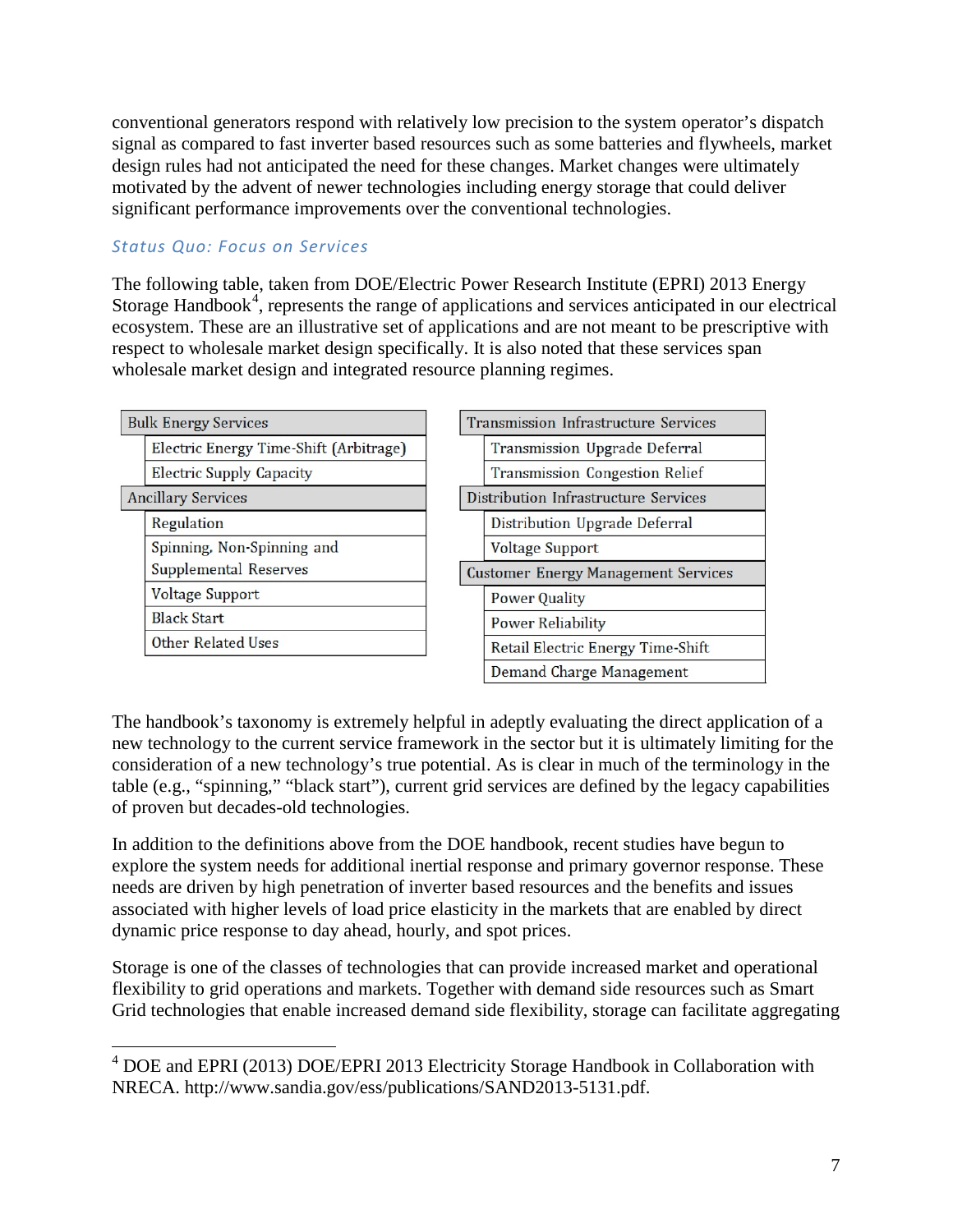or directly integrating distributed resources into operations and markets. Together with other technologies such as four quadrant inverters, storage can be a valuable resource for mitigating variability and providing synthetic inertial and governor response to the system as well as traditional services such as regulation, load following, and reserves. However, storage differs from conventional resources in some critical ways that limit its adoption for existing market services. For example:

- Inverter based storage technologies do not meet current North American Electric Reliability Corporation (NERC) definitions for inertial response due to the lack of rotating machinery.
- Many storage technologies are unable to cost effectively meet market rules for serving some applications over a long duration.
- Storage is inherently a zero net energy device so that either the system operator or the resource operator must provide for the restoration and maintenance of storage energy levels as explicit features of new product definitions or as implicit behavior in the market by the resource operator.

Defining new market products that exploit the capabilities of all technologies will greatly enable the innovative adaptation of the markets to changing resources, load portfolios, and behaviors. However this stands in sharp contrast to market rules that simply favor a particular new technology to accelerate its adoption. Changes in reliability standards and market design must be driven by a clear understanding of system characteristics and flexibility needs. The impacts of such changes on system performance and market efficiency must be the driving considerations of such reforms rather than the adoption rate of a particular technology or technology class. Whether particular needs are met by a regulatory fiat such as mandated governor droop capability standards for generation resources, or if they are met via market design innovations such as the ancillary service for primary frequency response implemented in the UK, the specific solutions must be developed through transparent and inclusive stakeholder processes.

Some regions and markets have begun to grapple with some of the fundamental questions necessary to address these challenges. Recent efforts have focused on the development of system flexibility definitions and requirements under different scenarios and the role of new technologies such as storage for meeting those needs. It appears that regionally distinct solutions will emerge as the various markets pursue their own approaches for addressing these issues. As new product and service definitions are developed to meet regional needs, the industry will learn what produces the best outcomes under different conditions. DOE can support these initiatives by encouraging and funding additional studies and research as part of its normal activities. When particular market and reliability innovations are ready for "proof of concept" trials, DOE can provide funding and technology assessment support as it does today in various programs. However, the linkage of conceptual innovation and proof of concept has to be done in close conjunction with system/market operators and even driven by them.

The continued development of markets and products should reflect the capabilities of all technologies, including storage. For instance, in some capacity markets, the capacity factor of variable resources, such as wind, reflects the likelihood of their availability during specified times and limits the amount of capacity that such resources can bid into the market. Although storage dispatch is not constrained due to this type of resource variability, the consideration of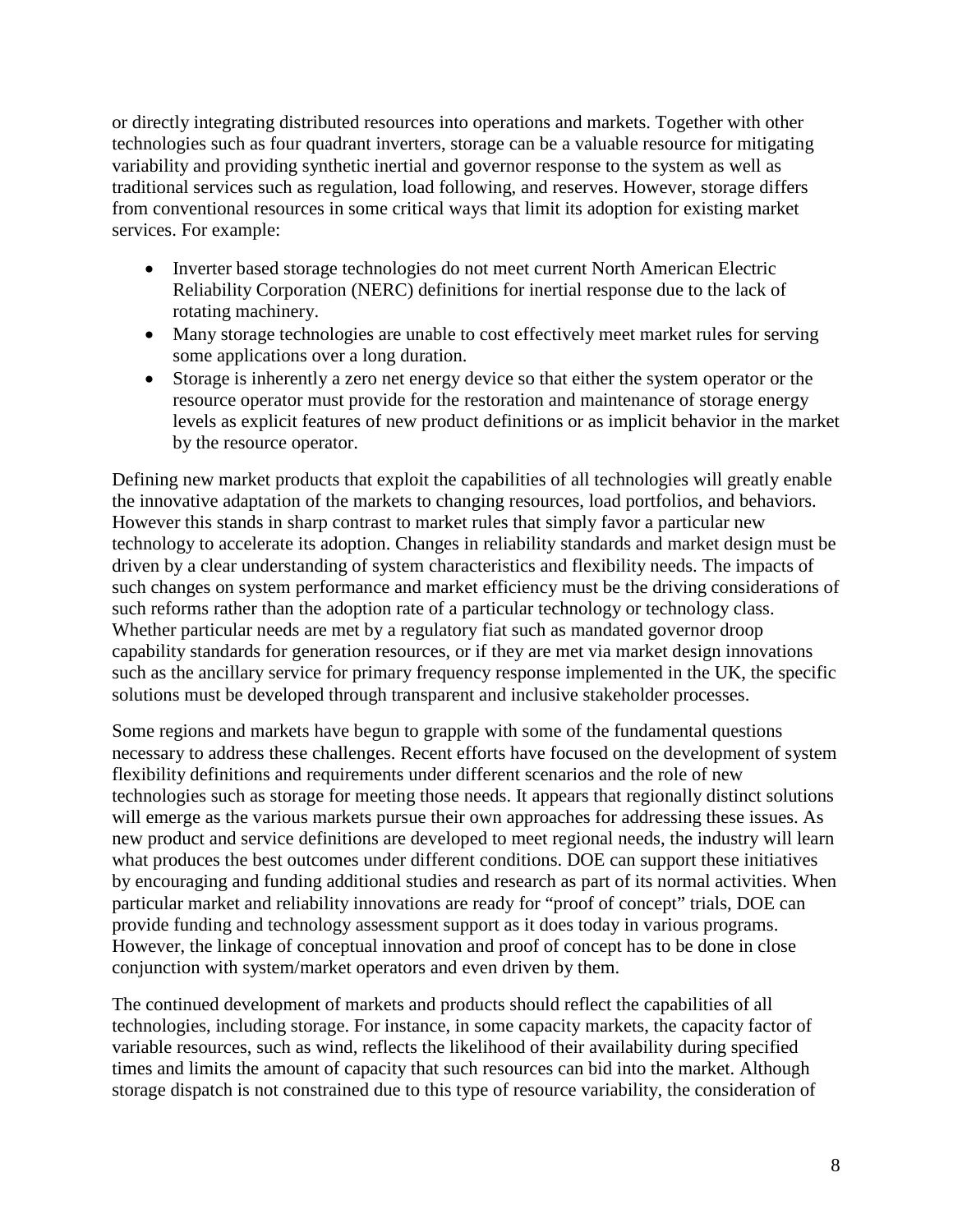storage technologies in the context of resource adequacy will need to account for limits to system availability stemming from storage inventory limitations, depending upon the 'duration' of the particular storage technology and facility and its usage as applied.

The operational needs of the system operator, as articulated by the market design, will in the end be served by a mix of different resources. Each resource might have different operational characteristics. The varying operational requirements (as expressed and priced through the clearing of the various market services) will be a function of regional conditions and resource development. The resource mix/portfolio that emerges in each region will be a result of the market design/economics and policy imperatives in each region, but there is a definite supporting role for DOE in terms of funding and ongoing collection and analysis of best practices. (This is true in general, not just for storage, of course.)

Recent severe weather events and major infrastructure disruptions, such as those that occurred during hurricanes Sandy and Irene, have also focused attention on infrastructure resiliency and on the ability of the end customer or locally aggregated customers to provide their own infrastructure robustness through back-up generation, microgrid installations, or other solutions. Discussions around the resiliency benefits of local generation for surrounding customers have begun to garner increasing attention as well. These considerations will be another driver for the development of distributed resources such as storage as they increasingly become part of "normal" operations and markets. This also implies a role for the system operator in the planning and emergency operation of these resources in some scenarios.

Ultimate approval of changed reliability and market service definitions will lie in most cases with regulatory agencies at the state and federal level, especially the Federal Energy Regulatory Commission (FERC) and state public utility commissions, as well as reliability organizations such as NERC. When system operators are ready to seek such approvals, DOE can provide supporting analyses and endorsements as appropriate.

#### *Opportunity: Empower regulatory authorities and industry participants with information on the holistic application and benefits of storage technologies and other new technologies*

The power system is evolving rapidly as a result of a multitude of different forces. These include policy and regulatory mandates at the federal and state levels, and market forces resulting from rapid changes to the cost of renewable generation, demand side resources, storage technologies and natural gas. In addition, as mentioned above, severe weather events are causing disruption to electric service and many areas of the country are actively considering how they might improve the resiliency of electric service.

Power system connected storage has the potential to be a breakthrough technology in the overall utilization of the power system. However its application still faces many barriers, including most importantly, a clear and uniform understanding by regulators and policy makers, of the reliability, financial, and other benefits of storage under a wide array of system and operational conditions. The DOE already takes a leadership role in sponsoring promising technologies, but it can amplify its influence by taking a leadership role in providing a holistic analysis of how storage technologies can improve the overall utilization and resiliency of the power system. The application of these technologies may differ depending on the regulatory paradigm, notably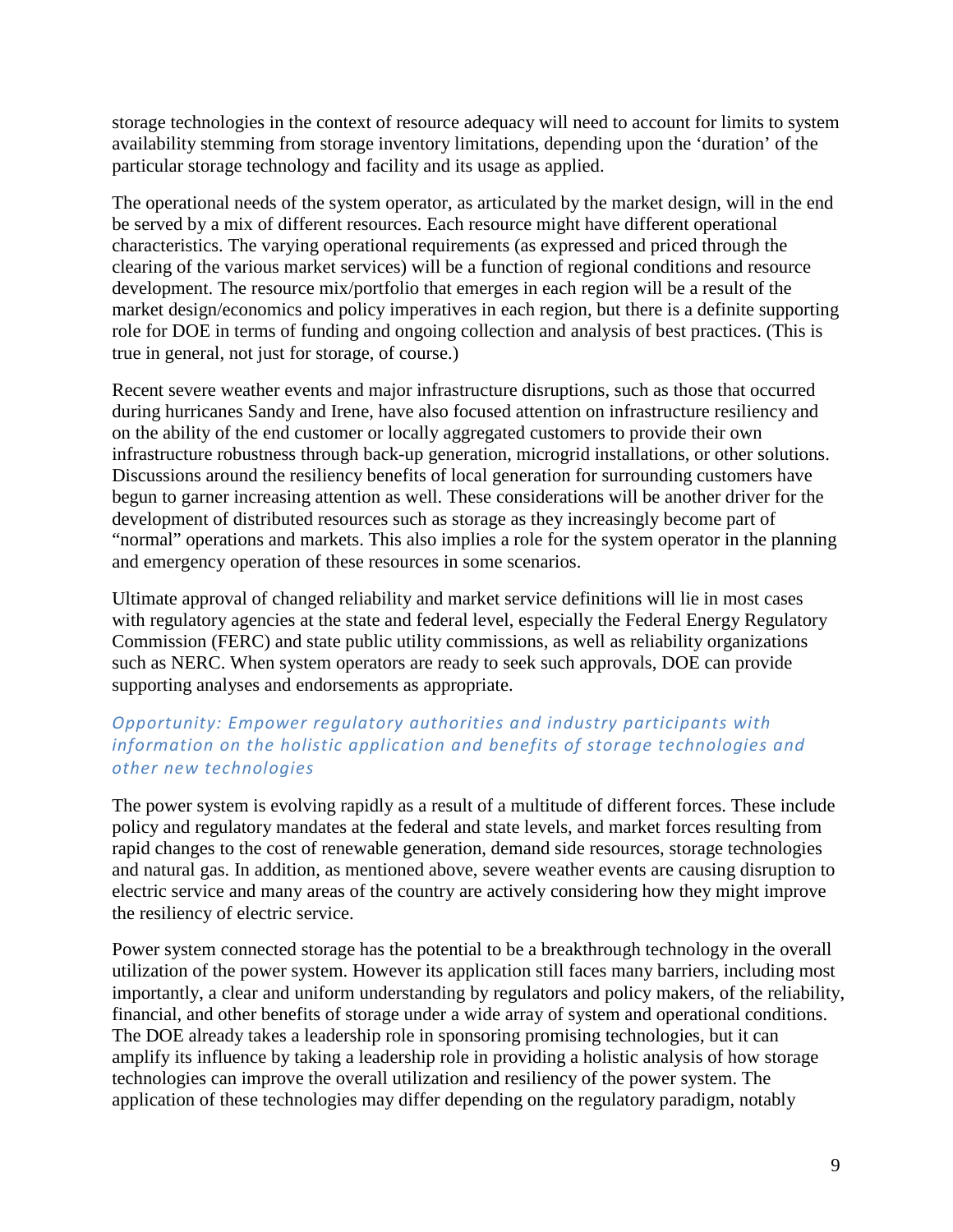between regions that have chosen to remain with central planning and cost of service, and regions that operate under the auspices of restructured wholesale electricity markets. The challenge for DOE is to explain the benefits of storage in a holistic manner, with specific examples of how storage may be applied in different regulatory paradigms.

#### **2. Broad Spectrum of Stakeholders**

As discussed above, there is an opportunity to more fully engage stakeholders in the research, development, and demonstration application of electric storage. On the one hand, many stakeholders stand to benefit from the new possibilities created by viable storage technologies; on the other hand, stakeholder perspectives on issues such as economics, risks, benefits, regulation, and finance barriers will differ depending on the prevailing regulatory paradigm in the various regions of the country. The table below summarizes key stakeholder communities and opportunities for engagement.

| <b>Stakeholder</b>                | <b>Opportunity to Engage</b>                              |
|-----------------------------------|-----------------------------------------------------------|
| <b>Citizen Customers</b>          | Technology demonstrations, communications                 |
| <b>Non Governmental</b>           | Outreach, communications, education                       |
| <b>Organizations</b>              |                                                           |
| <b>Retail/Demand Companies</b>    | Industry trade groups, technology demonstrations          |
| <b>Utilities (Investor-owned,</b> | Institute of Electrical and Electronics Engineers (IEEE), |
| <b>Public Power, Cooperative,</b> | Edison Electric Institute (EEI), National Rural Electric  |
| <b>Federal PMAs and</b>           | Cooperative Association (NRECA), American Public          |
| <b>Authorities</b> )              | Power Association (APPA), technology demonstrations       |
|                                   | and forums                                                |
| <b>ISOs/RTOs</b>                  | Independent System Operator (ISO)/Regional                |
|                                   | <b>Transmission Organization (RTO) Council</b>            |
| <b>Policy/Regulatory Bodies</b>   | Forums, reports, analyses, educational outreach           |
| <b>Renewable Developers</b>       | Trade associations, technology demonstrations             |
| <b>Generators</b>                 | Make information available for use by ISOs, RTOs,         |
|                                   | FERC, and other parties as needed to inform stakeholder   |
|                                   | processes                                                 |
| <b>Solution Suppliers</b>         | Standards groups in IEEE, NERC, etc.                      |
| <b>Technology Suppliers</b>       | Research and development (R&D) programs, outreach to      |
|                                   | suppliers on applications and requirements                |
| <b>Academia</b>                   | R&D programs, education                                   |
| <b>Finance Community</b>          | Loan guarantee programs, educational outreach             |
| <b>Engineering Community</b>      | IEEE, American Society of Mechanical Engineers            |
|                                   | (ASME)                                                    |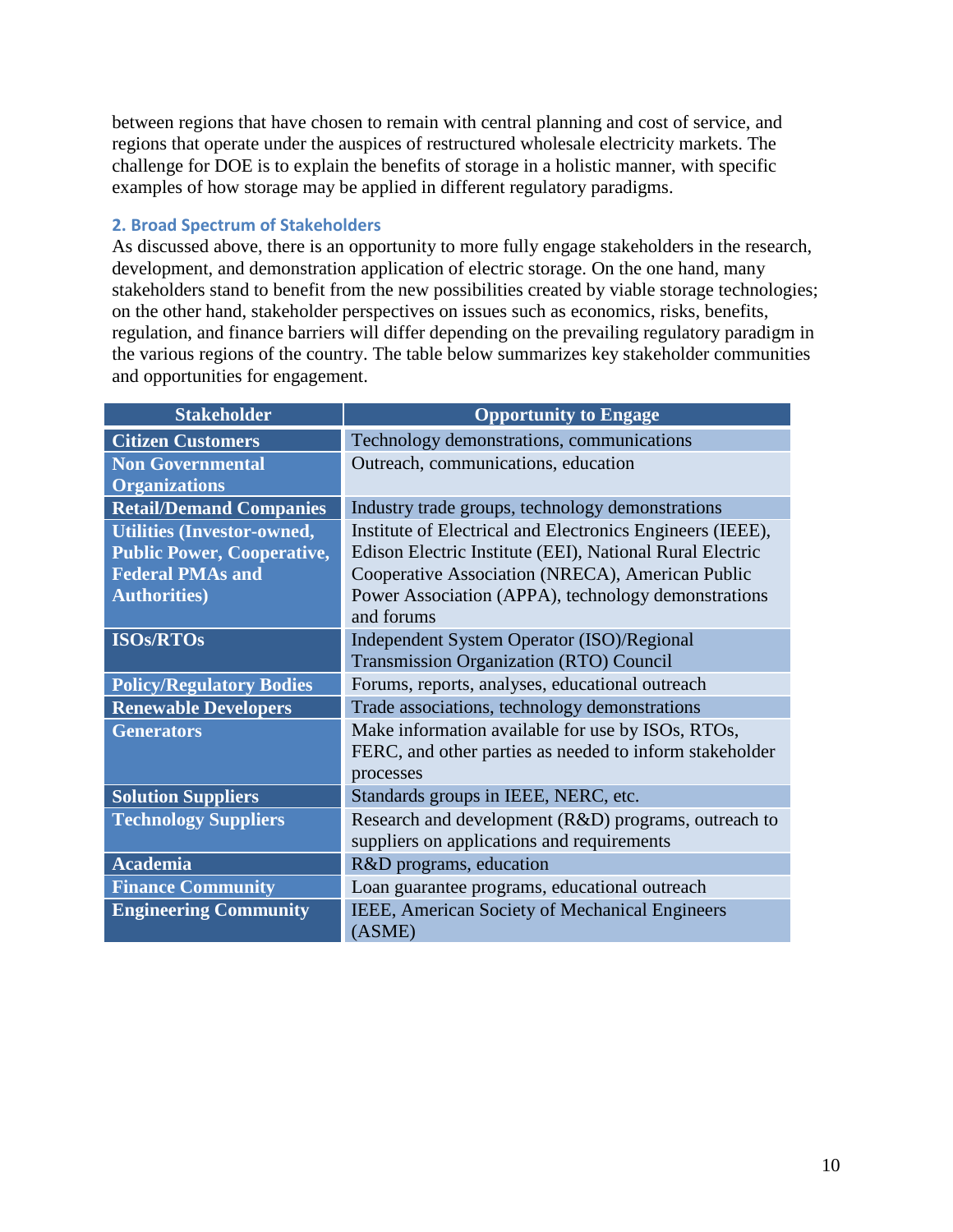#### **3. Regulatory and Communication Complexities Exist**

The structure of the US electric power sector and its regulatory environment create barriers to the development and implementation of a truly national strategy due to the focused roles and responsibilities of each of the subsectors as defined in law and regulatory practice. In reality, in the absence of governing federal legislation or regulations, each region of the country will apply storage technology within the governing regulatory paradigm in that region. Therefore, it is important that DOE tailor its analyses and messaging to be positively interpreted by each of the recipients in the different regions of the country. The table below attempts to summarize some of these complexities.

| <b>Constraints &amp; Boundaries</b>                     | <b>Considerations</b>                                                                                                                                                                                                                              |
|---------------------------------------------------------|----------------------------------------------------------------------------------------------------------------------------------------------------------------------------------------------------------------------------------------------------|
| <b>Federal/State</b>                                    | <b>National Association of Regulatory Commissioners</b><br>(NARUC), FERC, and NERC all have regulatory<br>oversight of aspects of storage. Storage brings<br>challenges to all three groups as well as crossing<br>boundaries in some cases.       |
| <b>Planning and Reliability</b><br><b>Organizations</b> | NERC, RTOs, and regional groups all are responsible<br>for assessing capacity requirements, transmission plans,<br>and regional reliability requirements. Storage can play<br>a role in many of the issues these groups address.                   |
| <b>Regulated/Competitive</b>                            | Market participants on the load and generation sides<br>have opportunities to apply storage in their businesses.<br>They could impact regulated transmission and<br>distribution $(T&D)$ utility operations and reliability if<br>not coordinated. |
| Demand/Supply/T&D                                       | T&D utilities have opportunities to apply storage to<br>improve reliability and asset utilization. In doing so,<br>they could impact wholesale markets.                                                                                            |

Siting is an area where regulatory complexity comes into play. Federal agencies that may be involved in siting include: the Department of Agriculture, the Department of Commerce, the Department of Defense (DOD), DOE, the Department of Interior, the Environmental Protection Agency, FERC, the Advisory Council on Historic Preservation, and the White House Council on Environmental Quality. The National Environmental Policy Act lead agencies are most likely responsible for siting transmission or generation on the basis of land management. DOD and DOE have siting responsibilities depending on the location. State permitting authorities are important in siting storage on private and/or state lands. In some cases, local zoning codes may come into play as well.

Depending upon the specific technology, storage offers some combination of benefits and risks with regard to siting relative to alternative resources. While some technologies might be easier to site in a dense urban setting than a conventional generator, other systems could pose significant chemical and fire risks that would pose new siting challenges. Fire risk has been the most visible safety issue, but some storage technologies employ hazardous materials, operate at high temperatures, or are conceivably subject to potentially dangerous mechanical failures. Just as with combustible fuels, any technology that stores energy in a high density at high volumes will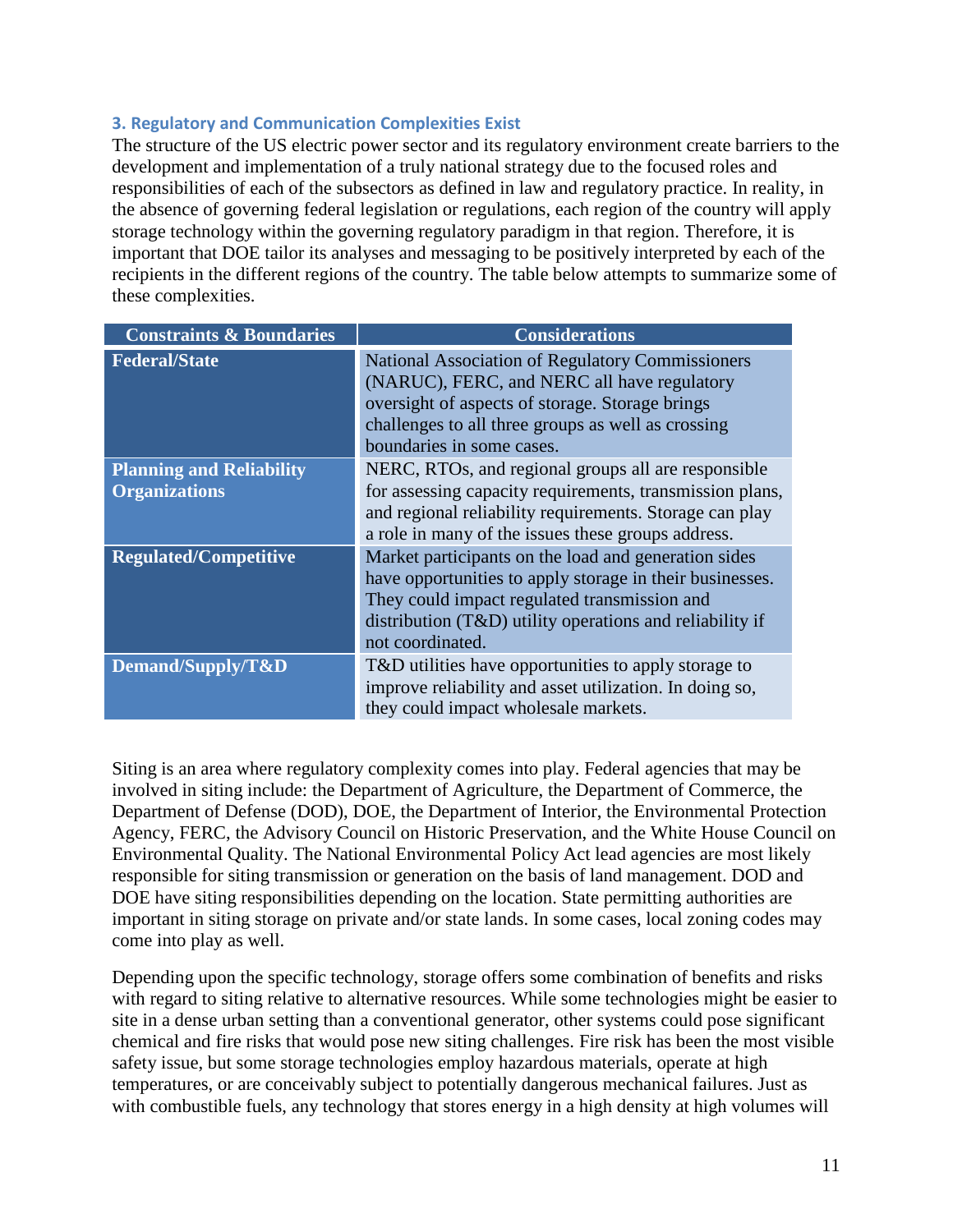pose risks around the sudden release of that energy. Research is needed in several areas including: a) specific failure modes and risks presented by different storage technologies; b) standards for testing and measuring these risks; c) standards ensuring that risk management is required; and d) safety standards for deployment, siting, and operations.

The electrochemical properties of some batteries pose unique fire hazards because they generate their own oxygen for combustion and cannot be extinguished by conventional first responder means. In addition, electrochemical storage technologies are typically vulnerable to short circuit failure via intrinsic internal failure or external penetration. Such batteries require applicationspecific safety measures for enclosure and venting.

## **High Impact Focus Areas**

With an emphasis on catalyzing the effective use of energy storage in the electricity ecosystem, and in recognition of the various stakeholders and constraints, there is a need for focused effort. The primary objective of this work is an engaged industry and policy/regulatory landscape mobilized by actionable insights. To that end, the following four high impact focus areas are presented as examples of how DOE programs could better fulfill the Department's mission as it pertains to energy storage.

It is important to note that it is not the intent of this document to prescribe regulatory policy or suggest that DOE undertake any policy prescriptions in the pursuit of the activities described below. It is the intention of the EAC to suggest areas where DOE can have the most impact, not through prescriptive measures, but through on-going thorough research and analysis to engage and inform through the four areas described below.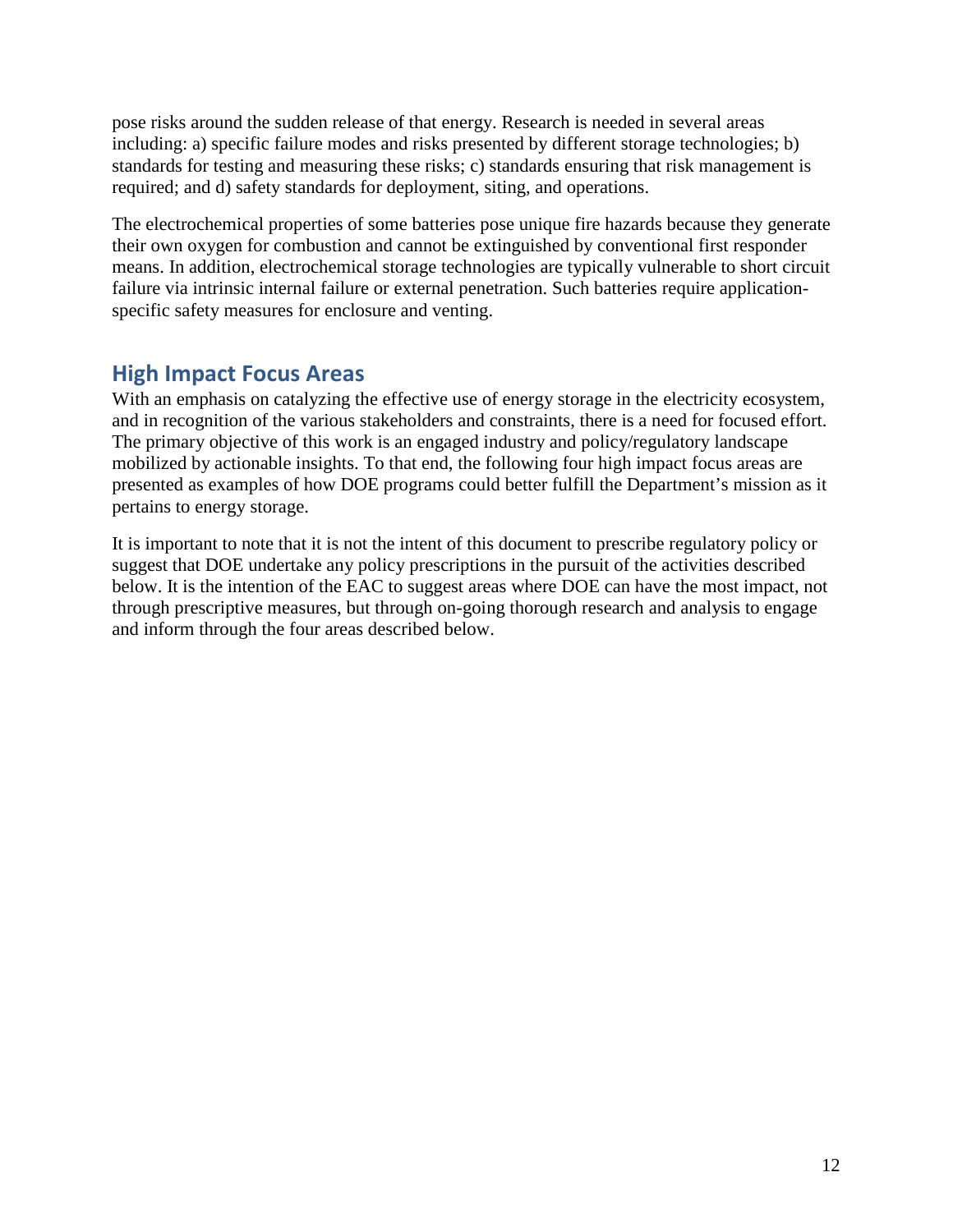#### **1. The Economic Viability of Storage will depend in part on the Regulatory and Policy Paradigm, and in part on the cost structure of the specific technology**

Existing market product definitions and operations (in those areas of the country that have chosen restructured wholesale markets) have been developed with the limitations of conventional generation in mind (since this has been the predominant system resource). Due to the evolution of the market designs, the definitions and operations do not fully unpack and specify all the reliability attributes inherent in operating a reliable power system. This is also true with regard to the performance expectations and incentives inherent in today's market designs. A number of new technologies have emerged, including storage, which offer significantly increased performance flexibility and responsiveness to the system operator. As noted above, storage is one of several new technologies that offer benefits to the system if the planning, operations, and market paradigms allow them to be fully exploited. Technology-neutral evolution is driven by appropriately defining and valuing the market services in a manner that is sufficiently granular to ensure robust competition amongst all forms of technology able to provide the service. Notably, given the complexity of the future grid, resource performance will become a highly valued attribute, particularly under stressed system conditions.

Energy storage has been valued using a variety of mathematical and system simulation techniques, depending upon the application. Its economic value to wholesale markets is often accomplished via production cost simulations that capture the value of energy arbitrage and ancillary service provision at varying levels of sophistication and detail. Its value to transmission and distribution applications is typically measured by comparing its cost to perform a given function against competing traditional alternatives.

So far the electric utility/energy industry has approached energy storage from a technologydriven perspective. This has largely entailed defining applications and market adaptations in terms of specific performance characteristics of the new technologies. A prime example of this approach is the FERC Order 755, which is heavily influenced by the characteristics of flywheel technologies. Research and development of applications and integration strategies typically focus at the "engineering level" and on adapting existing electric supply and delivery planning frameworks and tools.

In most commercial activities, storage is one part of a logistics chain that also includes production, delivery, and consumption. This is true in just about every commercial industry including agriculture, natural gas, consumer goods, and liquid fuels. Because storage technologies in these industries are commonplace and the costs of deploying storage can be recovered by the efficiencies it creates, integration of storage is part of business-as-usual. Advanced logistics planning and operations methodologies address the problem of optimal sizing and location of storage as well as its place within the value chain. The optimization of storage in this regard is also integrated with delivery logistics and costs. Operations tools deal with inventory management throughout the supply chain and at every stage of the delivery process: at production sites, in wholesale/warehouse storage, and at retail levels near consumption.

The application and economic justification for storage depends on the situation. In some instances, where the company and system logistics designer have ownership and control of all the elements, storage can be economically justified based on the improved utilization of the overall system (e.g., retailer owned warehousing in a vertically integrated retail businesses). In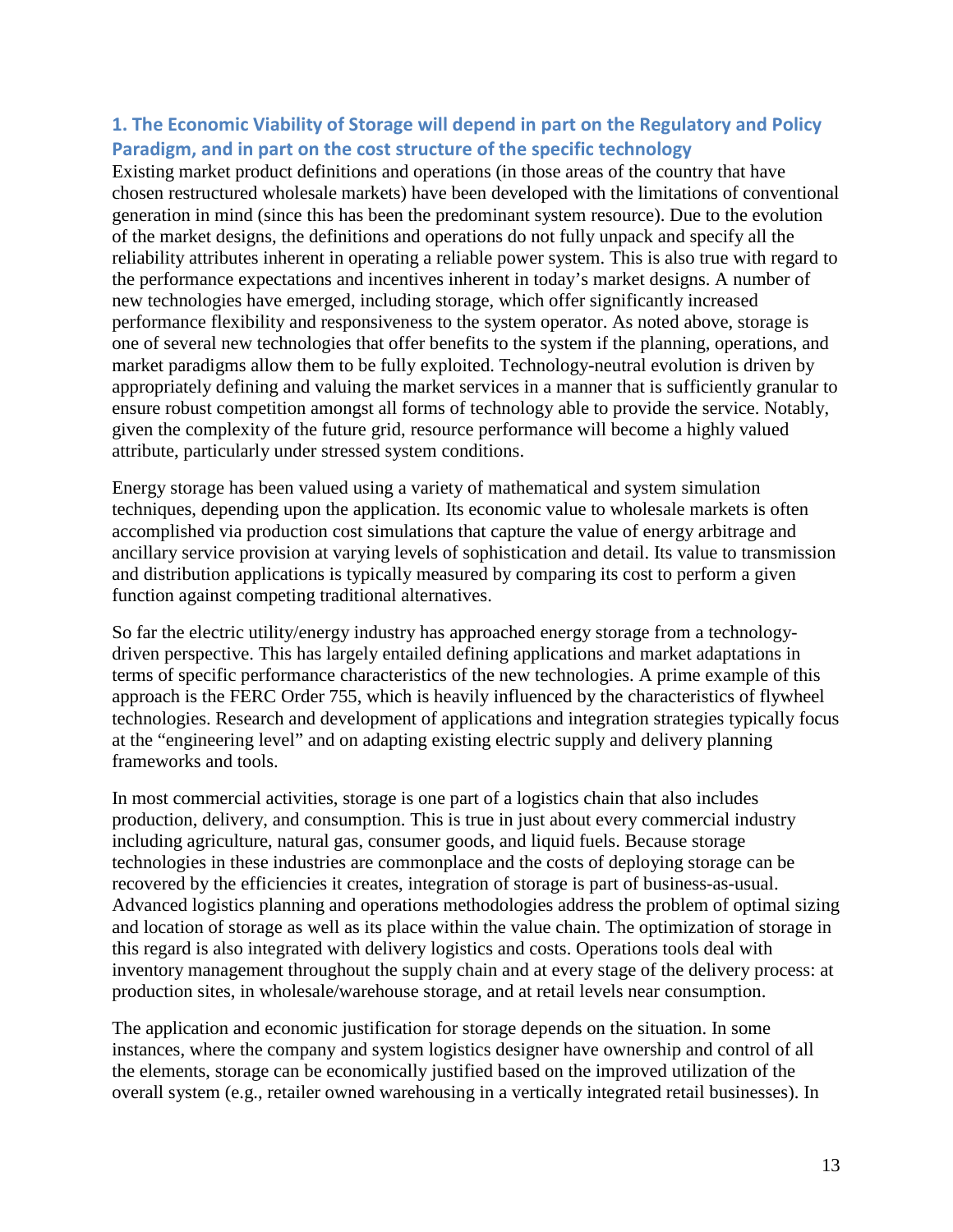other instances, private investors make investments in storage because there is an economic opportunity that allows the investor to take advantage of an arbitrage opportunity in the market or the economic necessity to smooth fluctuations in supply (e.g., peaking LNG facilities, independent warehousing facilities, warehousing owned by the manufacturer but not the retailer, or grain silos that are owned by the intermediate food producer instead of the farmer). Similar examples also exist in concept and in practice in the electric system, but the regulatory process can make the deployment of storage more difficult.

In centrally planned, vertically integrated electric systems, the planner can optimize the overall utilization of the power system through the appropriate deployment of storage if it is economic to do so and if the utility can obtain approval from the regulator. In restructured wholesale electricity markets, the economic opportunity presented to storage investors will depend on the granularity of the product definitions in the market design and the supply/demand conditions in the market and storage investments, including the opportunity for economic arbitrage. Thus, demand for the services that can be provided by storage can be influenced by the reliability needs of the system and the market design, whilst supply for grid services can be affected by the input costs to generators, storage technologies, and demand resources. Regulators and policy makers have the ability to affect both the input costs and the market design. Of course, developers of storage technologies are continuously looking for ways to lower the cost of the technology. In the case of some technologies, the manufacturer of the storage technology may be trapped in an 'economy of scale' conundrum, where there isn't sufficient demand yet for the technology to achieve widespread cost reductions. This conundrum has occurred in other parts of the electric system, e.g., solar photovoltaics (PV), and in other industries, e.g., electric vehicles (EV), leading to policy makers to provide subsidies to manufacturers, or incentives to consumers, to stimulate demand.

The electric system has a Just in Time (JIT) production and delivery value chain due to the historical economics of storage technologies relative to investments in traditional generation, transmission, and distribution. Pumped storage hydroelectric energy is still the largest amount of storage deployed by a wide margin and is among the most flexible. However, it has historically been expensive to build and raises environmental concerns. Notwithstanding that, developers are pursuing expansion/modernization of existing facilities and development of new sites. The wind and water program at DOE is developing modular pumped hydro storage, which may mitigate these cost and environmental issues. Arguably, the largest source of storage on the electric system is in the form of fuel inventory, i.e., the raw material for production, which is available on demand to an electric generator for conversion to electricity. The delivery of the generated power to the customer happens immediately by means of transmission and distribution infrastructure. As described earlier in this paper, the electric system is undergoing transformative change, which has created additional reliability challenges, and therefore, new value propositions for use of energy storage in the electric system. For example variable renewable electric generators break convention by not having the benefits of energy storage in the form of a predictable fuel source. In addition, the electric power sector has traditionally sought to achieve resiliency through power system redundancy at the bulk power system level where it has been most economic (since the costs of the redundancy, such as operating reserves or transmission upgrades, could be broadly shared by an entire region). However, storage offers the ability to achieve resiliency at *both* the bulk power system and distribution/customer levels.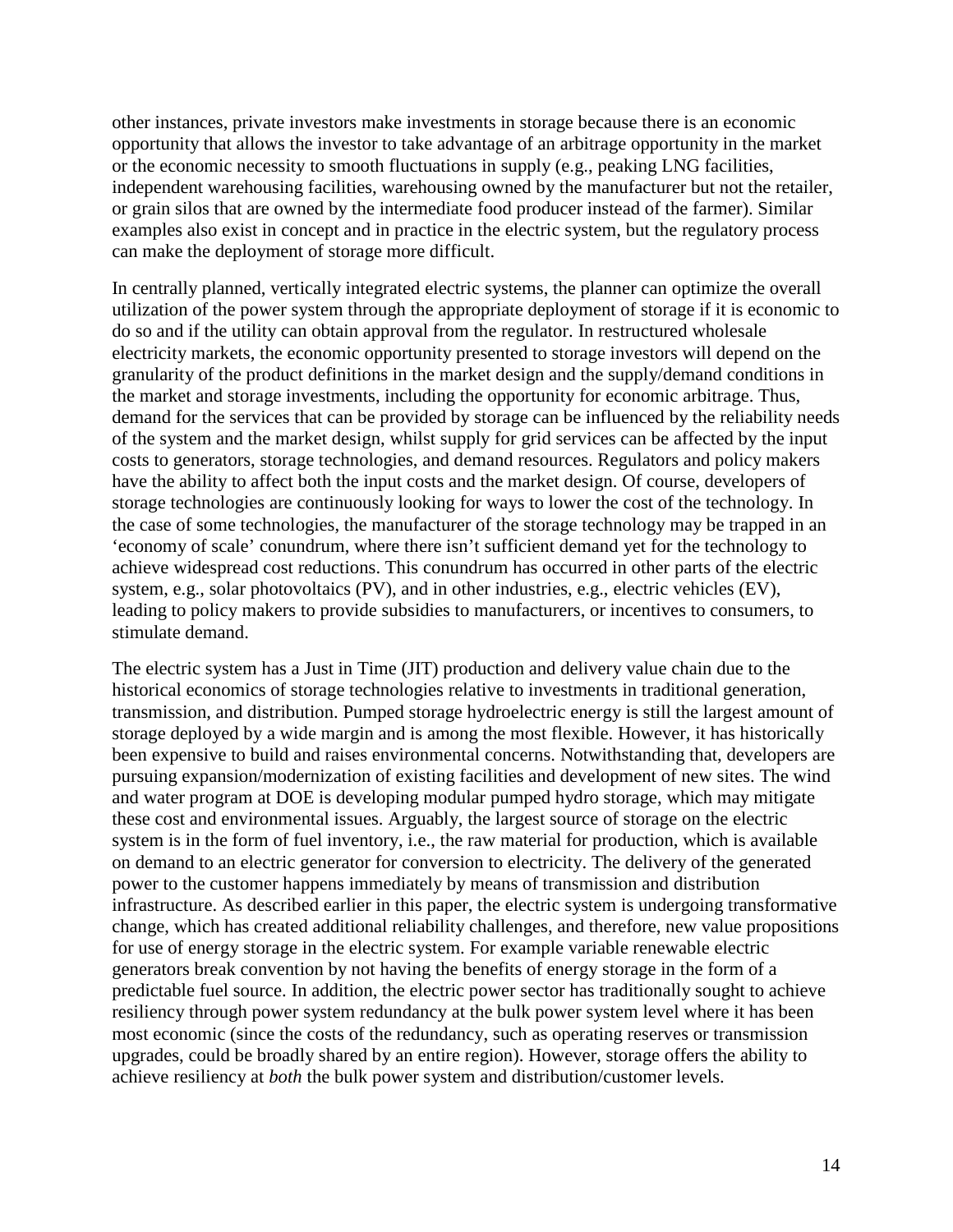#### *Energy Storage Designed for Security and Resiliency*

Energy storage studies and demonstrations have typically focused on "normal" market economic impacts and "normal" system reliability under frequent weather conditions. Customer demands for higher reliability, infrastructure resiliency, emergency power, and rapid recovery to address natural disasters and other challenges potentially create additional market need which energy storage technologies are uniquely situated to fulfill. The role of storage in providing energy security and resiliency under severe weather and other large scale disruptions has not been factored explicitly into development plans and portfolio analyses to date. A potential early adopter of such an approach is the DOD, which is developing energy resiliency and security plans, as well as technology demonstrations for its facilities.<sup>[5](#page-14-0)</sup> The DOD is especially focused on renewables and microgrids, where energy storage has a role to play. Storage can be a source of short term mobile electric power during outages and can be one component of a resiliency solution that takes advantage of local renewable resources. DOD "lessons learned" from early installations can be combined with similar lessons learned from DOE microgrid pilots and demonstrations.

#### *The Potential for Energy Storage to improve Electric System Performance*

Grid flexibility and resiliency have become increasingly important attributes of the electricity value chain. Under a wide variety of resource development scenarios, factors such as climate change, extreme weather, grid development, fuel costs, and technological innovation will drive the needs for flexible and resilient resources and assets. New metrics for system flexibility requirements can be assessed and monitored on an ongoing basis and could conceivably be part of the development of new capacity planning or capacity markets that reflect performance and/or flexibility requirements. Storage and other new technologies could then be a factor in response to such requirements. These application-specific scenarios could also inform the development of demonstration projects and technology commercialization, focus appropriate cost reductions/performance improvement efforts, and provide a framework for the design and implementation of government policies, incentives, and resource mandates-- thereby stimulating demand for the deployment of storage and solving the 'economy of scale' conundrum.

Utility system planners and operators and their regulators are actively engaged in trying to improve the flexibility of electric system resources to deal with a wide range of operating conditions, including improved resiliency to withstand major weather events. There are typically two timeframes to consider:

1. The long term planning horizon where the planner uses a predetermined set of criteria (which will vary region to region) to ensure grid reliability (and resiliency) and in the case of wholesale markets, where the market administrator uses some form of market procurement or resource adequacy mechanism to ensure long term resource adequacy (e.g., capacity markets)

<span id="page-14-0"></span> $<sup>5</sup>$  Holland A, Cunningham N, Huppmann K, and Joyce W. (2013) Powering Military Bases:</sup> DOD's Installation Energy Efforts. http://americansecurityproject.org/featured-items/2013/factsheet-dod-installation-energy/.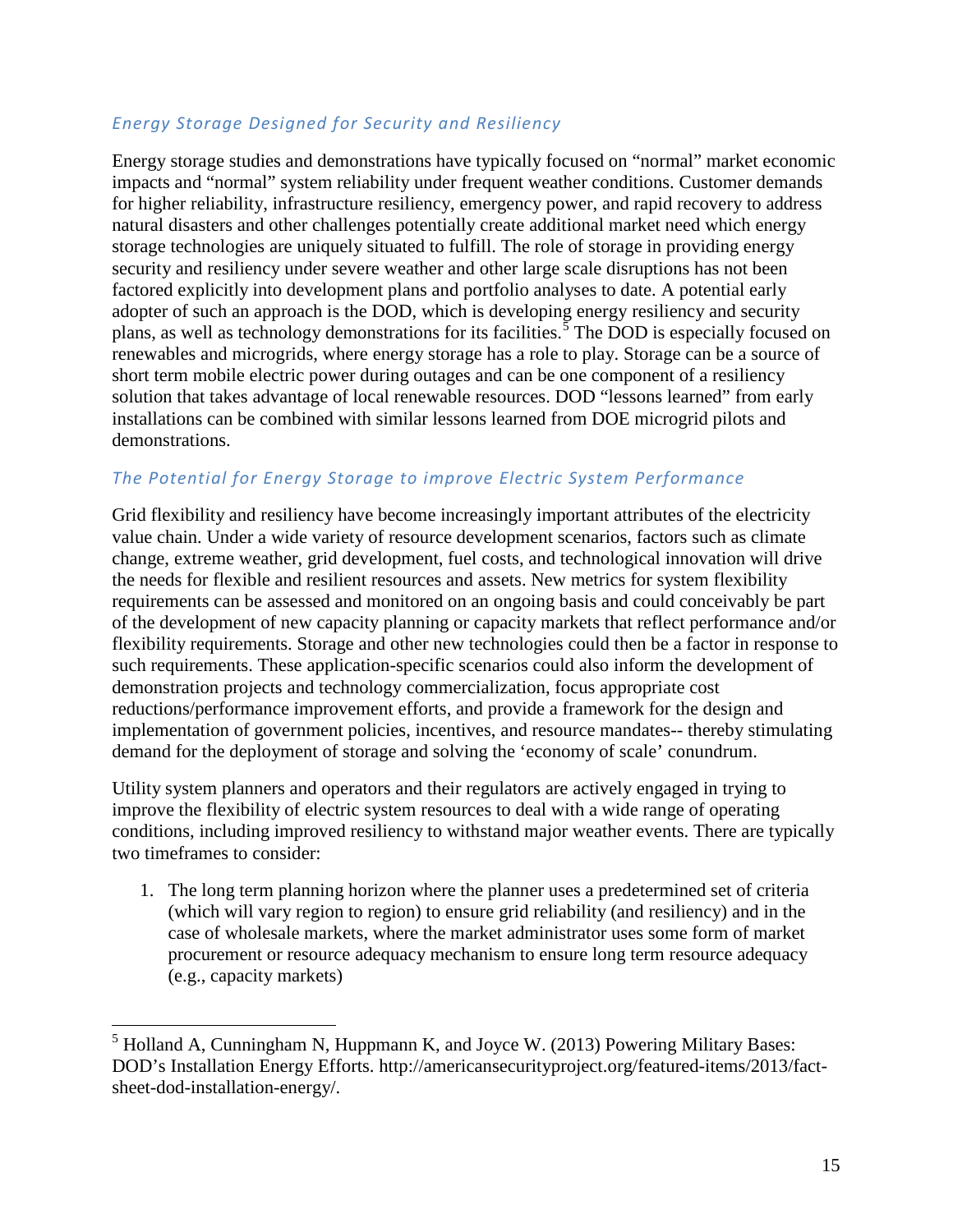2. The short term planning and operating horizon where the system operator has to operate the system with the resources that are physically available at the moment of need

Ultimately, the concepts of flexibility and resiliency can be simply stated as the need for resource and transmission/distribution system *performance* under a variety of operating scenarios.

In a centrally planned system, the system planner can model the attributes of various elements of the power system and decide on the optimal resource mix and the optimal transmission/distribution configuration to achieve a desired performance outcome. In the world of restructured wholesale markets, the grid operator and planner has to signal its long term performance expectations through its long term system planning process and the market mechanism it uses to ensure long term resource adequacy. In addition, the grid operator needs to signal its day-to-day performance expectations through appropriate market pricing in the multisettlement energy and ancillary services markets. In this world, the system operator has to operate the resources that have been procured through the market, and it cannot dictate resource outcomes. This explains why the price signal and incentives presented to suppliers of wholesale market services is so critical to ensure resource and system performance (and therefore to ensure overall system flexibility and resiliency).

The DOE can assist this discussion by analyzing and recommending improvement opportunities in the following areas: (Again, this is true of other new technologies/processes as well.)

- a) Improved definitions of required system performance and resource performance under a variety of stressed system operating conditions
- b) Translation of (a) into revised planning procedures for consideration by grid planners and their regulators
- c) Translation of (a) into improved market product/service definitions for consideration by market designers and their regulators

The Sandia National Laboratories (SNL) report, SAND2013-4902, "NV Energy Electricity Storage Valuation," examines how grid-level electricity storage could benefit the operations of NV Energy in 2020, and assesses whether those benefits justify the cost of storage. This study, done by SNL and the Pacific Northwest National Laboratory (PNNL), is an example of scenario analysis that could be undertaken for other such entities and perhaps for the nation. More recently, the California Public Utility Commission (CPUC) has developed "use cases" describing storage applications at different interconnection levels: transmission, distribution, and behindthe-meter. $6$  As part of this work, the CPUC has developed analytical methodologies for evaluating the costs and benefits of storage in the context of these applications. This is another platform that can be built upon for the future development of these concepts. Leveraging this prior work and building upon it is a logical next step.

<span id="page-15-0"></span> $6$  DNV KEMA Energy & Sustainability. (2013) Draft – Energy Storage Cost-effectiveness Methodology and Preliminary Results. http://www.cpuc.ca.gov/NR/rdonlyres/A7FF0A4E-44FA-4281-8F8F-CFB773AC2181/0/DNVKEMA\_EnergyStorageCostEffectiveness\_Report.pdf.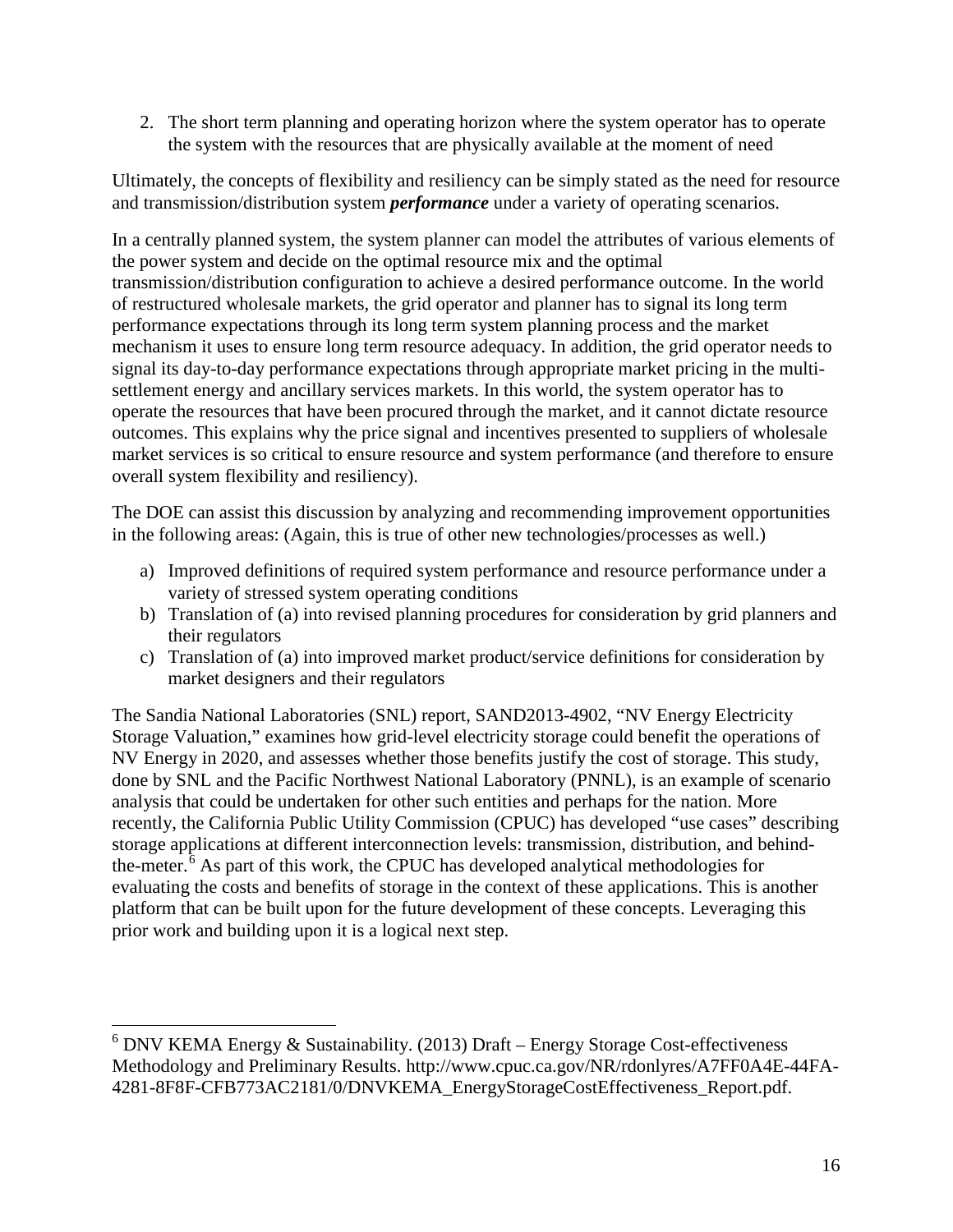#### *Energy Storage Designed around Electric Vehicle (EV) Potential*

Recent discussions on the strategic value of distributed electric storage have underscored the unique opportunity of utilizing EV batteries as grid storage resources as they become more numerous. While working examples of this application are currently limited to research projects and demonstration systems, the ability for smart meters to tap a portion of an EV battery's stored energy is technologically feasible today. A bill considered during the 2012 Kansas Legislative session specifically recognized that smart EV meters should be able to record the net energy used to discharge and recharge EV batteries, as well as the timing of those events, to settle billing accounts. While the bill did not proceed in its original form, it is an example of progressive thinking on the delivery of benefits to EV owners related to the value of stored energy.

EVs are also the focal point of discussions about fast recharge stations, battery exchange facilities, extended battery life, and battery recycling and disposal. EV batteries also play an important role in the larger issue of managing the many new control points through which distributive energy will enter the electric grid. These topics are indicative of how technological capability results in additional public policy and grid management issues being identified. These issues span the Office of Electricity (OE), the Office of Energy Efficiency and Renewable Energy (EERE), and Transportation sectors of DOE as well as linking to the Department of Transportation (DOT). The DOD is aggressively pursuing pilot programs of Vehicle to Grid (V2G)applications and may (again) provide early "lessons learned" that can be exploited. Battery life cycle concerns limit the willingness of vehicle Original Equipment Manufacturers (OEMs) to warranty EV batteries for two-way V2G applications. Modulated charging could potentially provide many of the same benefits to the grid with reduced impact on battery life. Another possibility is to reserve V2G capability for low frequency emergency applications.

#### *Energy Storage and the Next Generation Energy Management System (EMS) Designs*

The designs for energy storage systems and the next generation Energy Management Systems (EMSs) should be undertaken in a coordinated manner so as to develop products to handle the many new control points that distributed energy and distribution management systems will yield. Additionally, EMS analytic applications are cast in the same mathematics, models, and paradigms as existing system planning tools, market product definitions, and the like. Current EMS analytic applications are only equipped to handle energy storage through simple state-ofcharge and charge-discharge monitoring. There are no standard algorithms or solutions in place for scheduling and dispatching storage or incorporating storage into contingency analysis. In the longer term, the very fast, controllable performance that storage technologies offer could be advantageous for applications typically not envisioned today: small signal stability control, transient stability control (i.e., relieving transmission constraints established by transient stability and enabling lower congestion), and fast contingency relief for congestion cost reductions.

#### **2. Cogent System-Wide Cost/Benefit**

Guided by a holistic perspective of our electric system, DOE can play a critical role in informing policy activity for all stakeholders.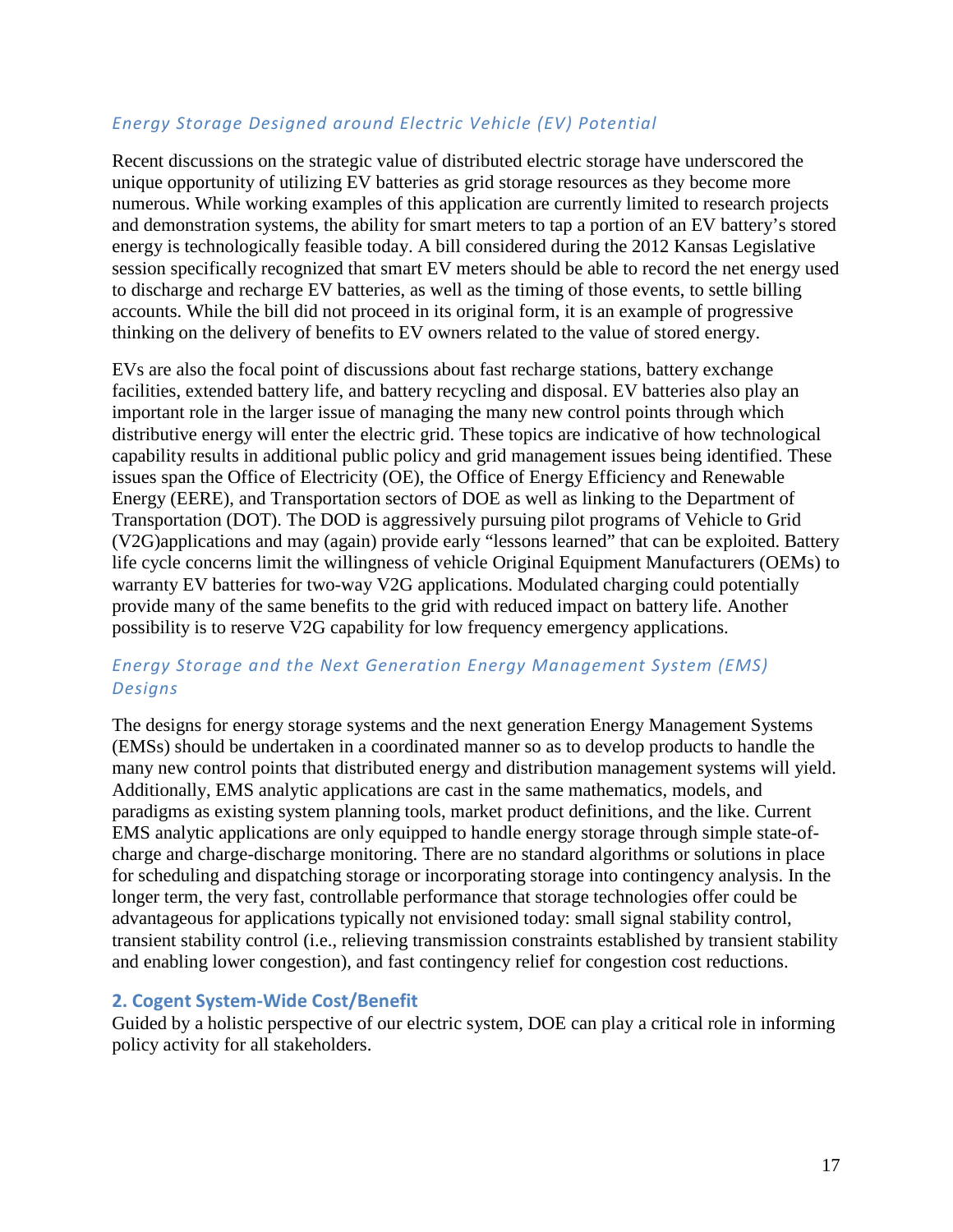A regional example of this type of role is exemplified by the landmark CPUC order that mandated target levels of storage to be considered in system planning by California's utilities.<sup>[7](#page-17-0)</sup> The key elements in such a framework are:

- An agreed upon regulatory basis for defining the application(s) of storage
- An agreed upon cost benefit methodology for use in obtaining regulatory approval and ultimate rate base recovery or inclusion in energy tariffs
- Targets for storage development in planning based on an understanding of the overall system cost and benefits ("targets" as opposed to "mandates" – ensuring that storage is fully considered in planning without mandating outcomes per se)

The agreed methodologies for evaluating storage in particular "use cases" need to be transparent, peer reviewed by industry, and subsequently validated by post installation analysis of actual results.

Many emerging storage technologies face the canonical volume development/cost reduction conundrum of technology development. Achieving commercial viability depends upon increasing production volumes to reduce manufacturing costs and boosting the number of installations to spur further cost reductions through learning. This activity also builds confidence in performance. However, volumes cannot increase sufficiently until costs come down and experience is gained. A legitimate government role is to shorten the commercialization period and perhaps to make energy storage a viable commercial option today. Incentives or mandates in different applications via appropriate programs consistent with government policies for new energy technology incentives (as with PV) could be enacted until the technology matures and the optimal role and deployment level of storage becomes apparent. These are policy issues for Congress and state legislatures – DOE's role can be to inform policy makers as to the cost benefits and likely impact of such policies.

#### **3. Risk Mitigation Frameworks**

There are three key risks recognized by utilities and regulators: a) technological risks associated with equipment failure to meet anticipated warranties, b) political risks associated with higher costs to customers to replace prematurely failed equipment (i.e., the equipment is at equal or lower costs than existing alternatives up front, but its projected life expectancy is not met as a "technology type failure" and widespread premature replacement is needed), and c) environmental risk associated with technologies new to the electricity system. These risks exist even when pilot projects have demonstrated favorable performance and initial/operating costs for storage over a short to medium time frame.

Technological risks are partially addressed through DOE pilot and demonstration projects, National Laboratory testing (the equivalent of "Good Housekeeping Seal of Approval"), and manufacturers' warranties. As the EAC has previously stated, DOE should continue to increase the visibility and outreach to utilities and regulators regarding the results and larger applicability

<span id="page-17-0"></span> <sup>7</sup> Commissioner Peterman, California Public Utilities Commission. (2013) Proposed Decision Adopting Energy Storage Procurement Framework and Design Program. http://docs.cpuc.ca.gov/PublishedDocs/Published/G000/M078/K912/78912194.PDF.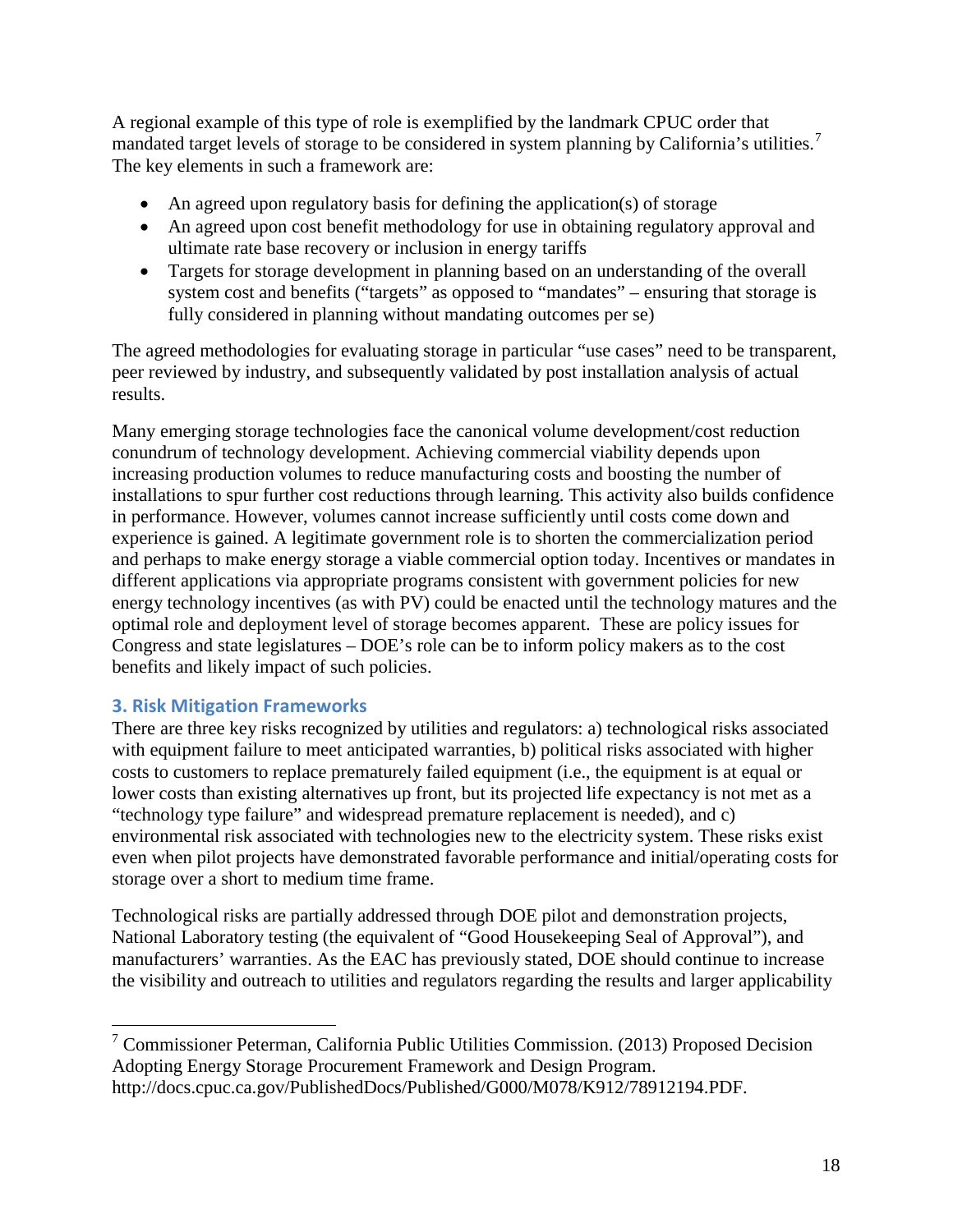of these demonstration projects. Too often pilot projects conducted on one type of system [e.g., a small Investor Owned Utility (IOU), large IOU, municipal utility, or rural electric system] are not viewed by the other entities and their regulators as applicable to their systems. Similarly, pilot projects conducted in New England may not be accepted by Southwest entities because of weather or system operational differences.

A very real technological risk with electrical storage is premature end-of-life if the technology does not support the number/rate of charge/discharge cycles projected. This is difficult for developers and utilities to analyze given the lack of long-term historical data, and consequently conventional insurance is often prohibitive or, more likely, unavailable. Guarantees by suppliers are viewed as inadequate due to the fact that many of them are relatively new companies. This suggests that government-backed insurance as a last recourse may be as valuable as traditional policy instruments such as subsidies, tax incentives, and loan guarantees.

Political risks are more amorphous and therefore more difficult to address. In addition to the typical power sector risk aversion with regard to new technologies, the nature of energy storage and the makeup of its support base contribute to the political risks storage faces. First, many manufacturers and installers of energy storage devices are relatively new, small, and undercapitalized firms that may not be able to stand behind a warranty. Regulators, and hence utilities, are concerned that failure of a storage device will result in higher replacement power costs and the need to purchase another storage device or alternative technology. Both would subsequently result in higher costs to consumers. The failure of a major storage device would likely result in swift criticism from the media and elected officials; the ensuing political backlash would likely further slow the deployment of energy storage.

Environmental risks associated with new technologies can originate in the raw materials, manufacture, operations, and/or at end-of-life. It is important to note that in other sectors, storage technologies have well established track records for addressing this risk class. For instance, battery technologies used for other non-power-sector applications are already routinely and extensively recycled. However, DOE still has a role to play in comprehensively analyzing these potential impacts, identifying gaps, and supporting the development of appropriate mitigation strategies. In addition, it would be helpful to have some comparative analysis of current and future technologies applicable to such strategies. This work is instrumental in the continued adoption of safe, effective energy storage solutions and should be continued and expanded within DOE.

Environmental and safety risks impinge upon siting decisions and approvals. Depending upon the storage application, different regulatory agencies and other jurisdictional bodies will have the responsibility for approving standards, evaluating and approving siting proposals, and inspecting/approving installations and operations. For most new storage technologies and many applications/siting, these standards do not exist and cognizant authorities may be at a loss in how to proceed. DOE can provide leadership and technical support for standards and test development and guidelines for siting and approvals.

Both technological and political types of risk are real and act to inhibit proposing and approving the use of storage devices. Previous Energy Storage Subcommittee and EAC Reports have encouraged the development of risk assessment and mitigation models and programs.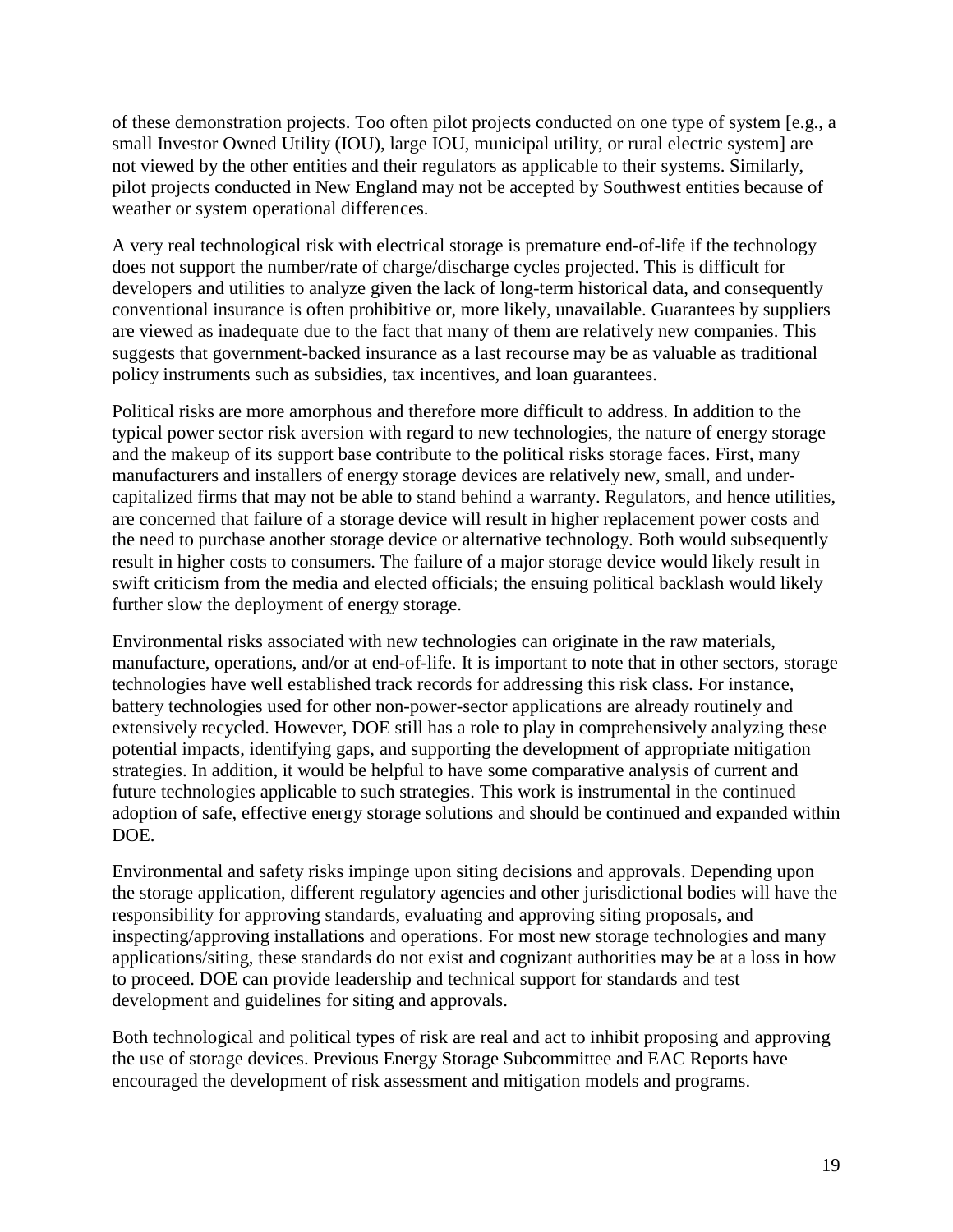Risk of technology and equipment failure can be modeled and quantified based on experiences with other technologies incorporated into the electric grid system and by analyzing storage experiences in other economic arenas. For example, the evolution of the performance of energy storage devices in wireless communication devices over the history of their deployment may be valuable in gauging system risks to the electric system. Operation over time of electric breakers under conditions of high and low loads may be instructive in modeling potential performance risks for energy storage devices.

While DOE should not pick winners and losers in terms of specific storage technologies, the Department can provide invaluable information about the performance of different storage technologies under varying operating conditions.

With the development of valuation models for storage that capture both operational and economic value, the risk of technological failure and equipment failure can be quantified and political risks can be mitigated by developing a shared "insurance" program through which manufacturers, utilities, customers, and DOE share in "guaranteeing" that customer costs will not exceed a predefined amount in the event of an equipment failure. Such an insurance program could take many forms, e.g., a sliding cost to the contributors based on the field experience of each specific product or a mechanism that applies only to the first 15-20 devices of each type that are installed.

While utilities are accustomed to the incremental adoption of new technologies and the minimization of risks to system operation as new systems are introduced, regulators are often hesitant to accept much risk. A program developed by or on behalf of DOE that quantifies the technological risk of adoption and provides the financial assurance that the costs to consumers will be minimal in the event of equipment failure could significantly address the reluctance of utilities and regulators to propose and approve storage devices.

Such financial instruments should be developed in cooperation with the global financial community, storage device manufacturers, system operators, utilities, and state regulators. Lloyds of London develops insurance packages for all types of maritime vessels, cargoes, and risks and the U.S. Department of Agriculture develops crop insurance programs. DOE can similarly partner with the academic and financial communities to develop risk assessment and mitigation models that the private sector can subsequently convert into affordable risk management instruments.

The development of such technological and financial risk models should be relatively inexpensive but could greatly improve the likelihood that energy storage devices will be perceived as viable and responsible investments. This is especially true if the analysis and model development incorporate assessments of the economic and operational value of energy storage for reliability and resilience, the increased capacity value of variable renewable energy resources, and increased customer productivity.

#### **4. Policy/Regulatory Impact Analysis**

DOE has an opportunity to inform key stakeholders through the analysis of regulatory policy frameworks. This work should focus not only on future potential approaches but also on the effectiveness of past approaches.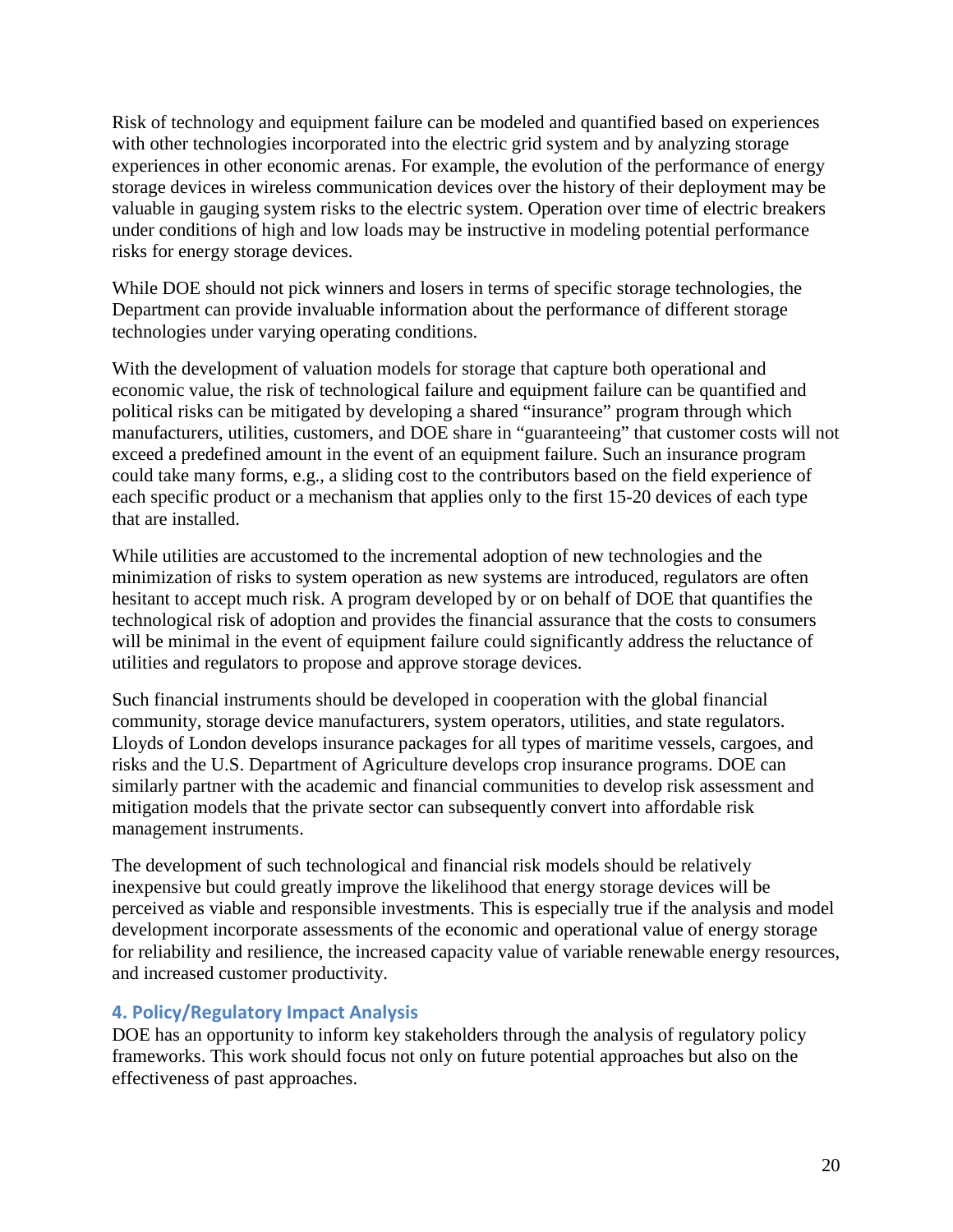The Energy Information Administration (EIA) is one possible venue for undertaking such an analysis. In addition to the traditional technology focus of the EIA, there is an opportunity to reframe the analysis of the EIA. Just as the EIA tracks statistics on generation construction, retirements, and production, it should begin to track information on storage system deployment and utilization.

The EAC has recommended that DOE support development of economic and operational models that incorporate storage as a means of meeting system needs and potentially displacing the need for traditional generation, transmission, or distribution assets. Such analysis should not be prescriptive with regard to market design or utility structure and should strive to inform the broadest set of stakeholders across a wide variety of contexts. This work may also assist FERCregulated grid planners as they comply with FERC Order 1000.

The FERC, through its recent Orders 755 and 784, has taken steps to encourage the development and application of storage in the ancillary service markets. However, there are additional opportunities for regulatory policy to help spur storage development in other arenas. DOE analyses could be helpful in facilitating discussion on the following topics:

- Regulatory approaches and decisions on the treatment of storage for capacity markets, wholesale energy arbitrage, transmission congestion relief, and the provision of balancing services to enable renewables integration. Such regulatory measures need to be based on improved definitions of required system and resource performance under a variety of stressed system operating conditions.
- An open discussion on the interactions of capacity markets, treatment of storage as a "time arbitrage" resource, and overall, whether storage is a new technology in each of the domains of Transmission, Distribution, and Generation, or a new type of resource altogether, or some combination of the two. The regulatory treatment of storage and how it is incorporated in market design can have unintended consequences on the revenues available to conventional resources with attendant implications for the financial viability of those resources. This can lead to additional financial pressures on plants that rely on infra-marginal revenues, leading them to retire or to seek additional revenue streams from capacity payments. Thus a balance is needed between adapting market protocols and resource performance requirements to accommodate storage cost effectively and the overall economics of the markets and the market participants. These effects overall are not well understood quantitatively in all markets, especially those that are still grappling with capacity adequacy and capacity market questions.
- As discussed above, innovation in the US electric power sector around markets and reliability services is driven at a regional level. Adaptation to new resource mixes and load behavior is driven by actual and forecast penetrations of these technologies in each region as influenced by economics and policy. While some regions may be more aggressive in these innovations, the trends are still in their early stages and "best practices" are far from evident. Continued innovation and objective assessment of results and dissemination of lessons learned to the industry will be essential in the coming years.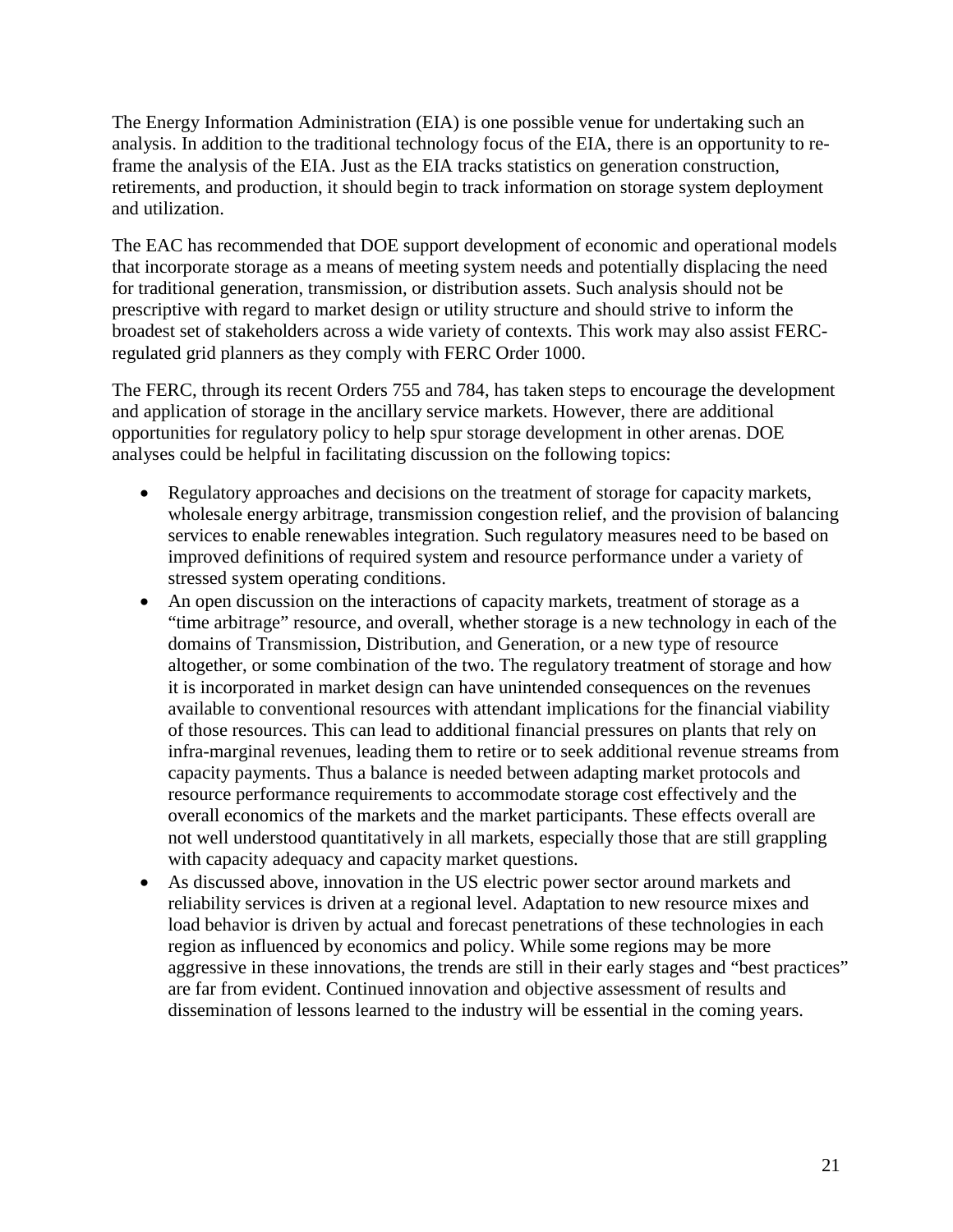## **Action Plan**

The four high impact focus areas are described above in the context of an engaged industry and policy/regulatory landscape mobilized by actionable insights. They contain a number of potential action items that can be organized into an action plan for DOE. These action items are offered below for DOE's consideration.

#### **Phase 1**

- Review of existing studies to validate/quantify known and unknown needs for performance (flexibility and resiliency), storage valuation, and storage
- Development and implementation of Funding Opportunity Announcement Requests for Proposal (FOA RFPs) for regional performance (flexibility and resiliency) assessment and needs as described above. Such FOA RFPs should be "technology neutral" and allow alternative technological solutions.
- Development and implementation of FOA RFPs for analyzing storage investment decisions and incentive designs so as to inform policy makers responsible for and empowered to enact such policies.
- Collection and assessment of ongoing regulatory frameworks established (as an example, the CPUC storage use cases) for categorizing and valuing storage in different applications.

#### **Phase 2**

- Review of manufacturing cost issues and volume/scale factors as well as quality assurance (QA) and manufacturability issues; identification of materials science and manufacturing technology/testing gaps that DOE can address.
- Review of holistic systems design and installation issues, as well as performance experience and lessons learned.
- Development of FOA RFPs to address manufacturability and design/installation issues identified above.
- Collation of volume/scale cost factors for use in incentive design (whether subsidies, investment tax credits, or other incentive structures).

#### **Phase 3**

- Completion of regional performance (flexibility and resiliency) requirement studies.
- Completion of investment decision economics.

#### **Phase 4**

• Development of policy and incentive analyses and alternatives by state and federal authorities based on information gained and lessons learned. These potentially involve multiple regulatory bodies and legislation across various levels. DOE can play a critical role in education, analysis, and information dissemination.